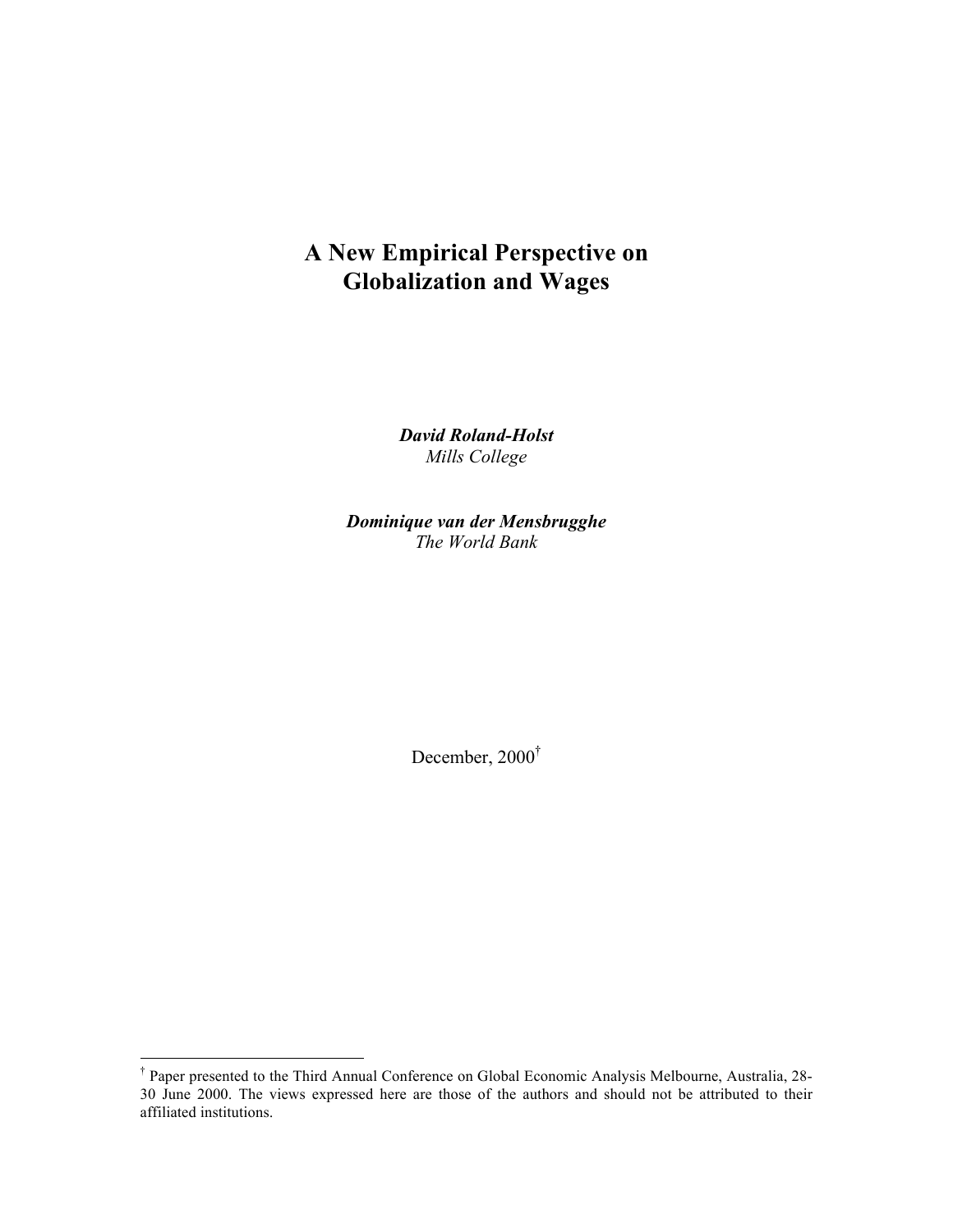## **1 Introduction**

Linkages between global trade expansion and wages have been intensively debated since before the Uruguay Round. Generally speaking, there is apprehension in high-income countries about global convergence of wages, particularly among unskilled workers. These concerns have been intensified by financial globalization, where capital has an unprecedented degree of mobility and is thought to accelerate wage convergence. The intuition behind the convergence concept, essentially Stolper-Samuelson with a twist of international capital movements, is relatively simple and appealing, making it easy to incorporate in a wide variety of anti-globalization agendas. From another perspective, many have voiced concern that globalization is aggravating domestic wage inequality in poor countries.

The empirical basis of these controversies, however, has remained relatively weak, and this has hindered a deeper understanding and more reasoned debate about the processes at work. This paper makes a practical contribution to the issue with an empirical simulation framework to examine detailed trade, employment and wage patterns and their future evolution. In particular, we develop and implement a dynamic global CGE model that can forecast the likely course of international employment and wage adjustment under different trade policy scenarios.

Our results suggest new interpretations are needed of the linkage between trade and wages. Firstly, the relevance of Stolper-Samuelson reasoning appears to be seriously limited by the prominence of nontradable employment (particularly among skilled workers) in both OECD and non-OECD economies. Secondly, there are significant domestic reasons which wage dispersion is increasing within OECD countries, the main one being unequal productivity growth. The essential implication of our results in this context is that OECD wage dispersion may not be as much a trade issue as a domestic one, more closely related to education and labor market policies. In this event, it is difficult to justify trade impediments as a remedy.

This case can be made even more persuasive by the evidence comparing developing and emergent economies. Among the latter group, some have enjoyed a virtuous cycle of growing trade, rising average incomes, and improving (non-agricultural)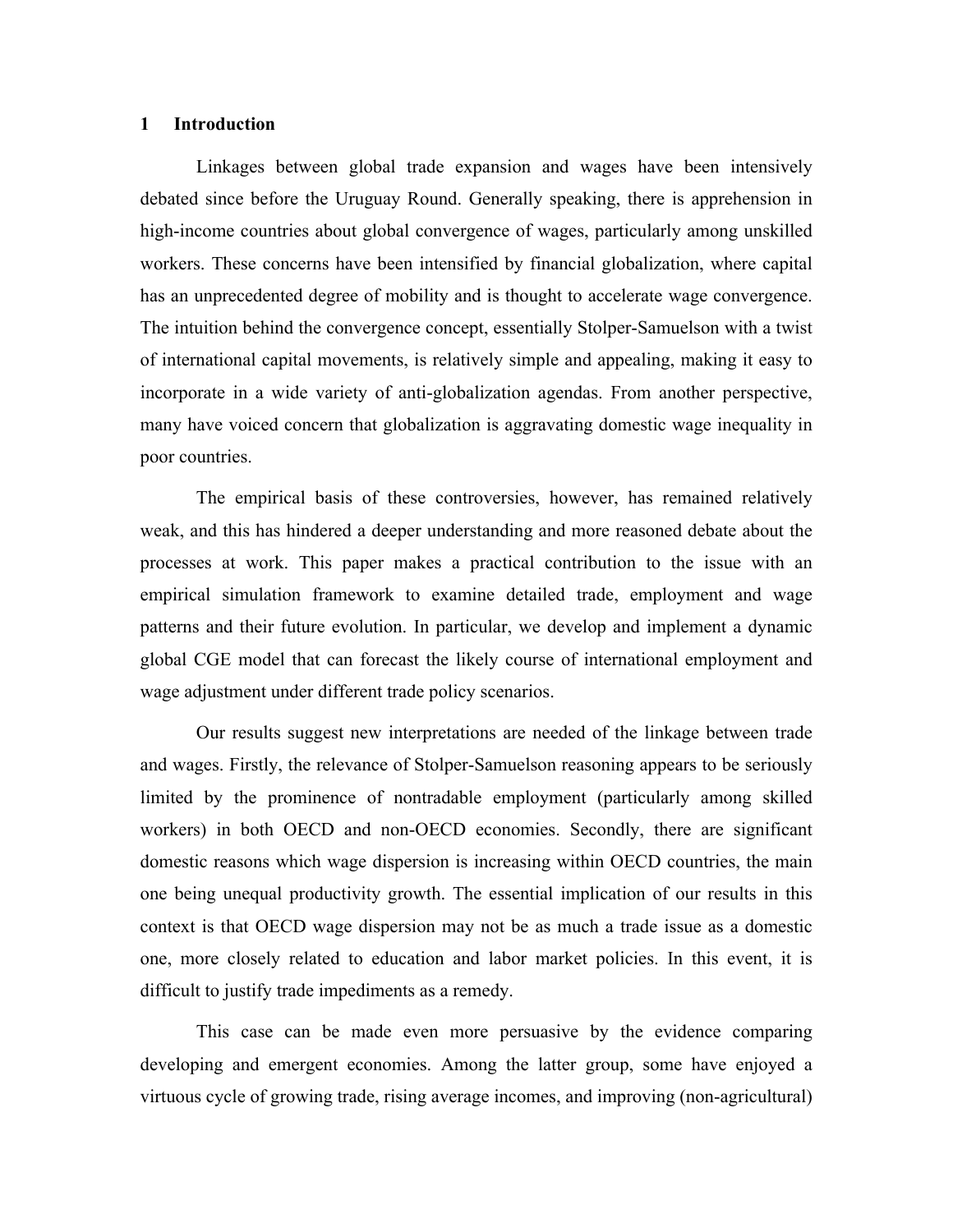income distribution. These are the countries that have facilitated human capital accumulation, through commitments to education and labor market reform, allowing the endogenous growth effects of trade to more deeply penetrate their economies.

#### **2 The Empirical Simulation Model**

The LINKAGE Model, is a global, multi-region, multi-sector, dynamic applied general equilibrium model.<sup>1</sup> The base data set—GTAP<sup>2</sup> Version 4.0—is defined across 45 country/region groupings, and 50 economic sectors. For this paper, the model has been defined for an aggregation of 16 country/regions and 14 sectors including sectors of importance to the poorer developing countries—grains, textiles, and apparel. The regional and sectoral concordances can be found in Tables A-1 and A-2. For the purposes of this paper, the policy simulations only involve an assessment of the comparative static results.

The remainder of this section outlines briefly the main characteristics of supply, demand, and the policy instruments of the model.

#### *2.1 Production*

All sectors are assumed to operate under constant returns to scale and perfect competition. Production in each sector is modeled by a series of nested CES production functions which are intended to represent the different substitution and complementarity relations across the various inputs in each sector. There are material inputs which generate the input/output table, as well as factor inputs representing value added.

Three different production archetypes are defined in the model—crops, livestock, and all other goods and services. The CES nests of the three archetypes are graphically depicted in Figures A-1 through A-3. Within each production archetype, sectors will be differentiated by different input combinations (share parameters) and different

 <sup>1</sup> The LINKAGE model is directly inspired by RUNS Model (see Burniaux and van der Mensbrugghe, 1994), and the OECD GREEN Model (see van der Mensbrugghe, 1994). Full model specification is available from the authors.

<sup>2</sup> GTAP refers to the Global Trade Analysis Project based at Purdue University. For more information see Hertel, 1997.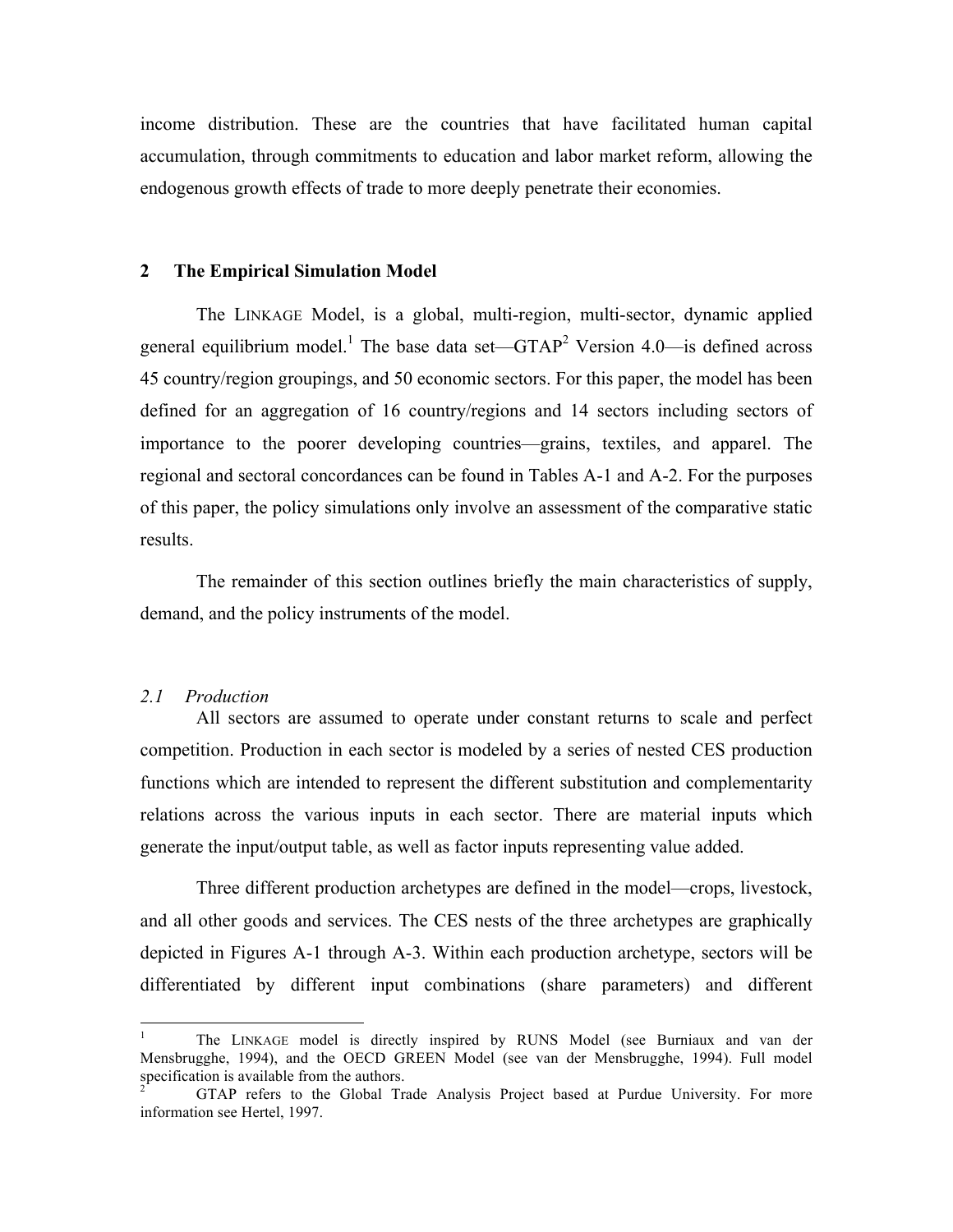substitution elasticities. The former are largely determined by base year data, and the latter are given values by the modeler.

The key feature of the crop production structure is the substitution between intensive cropping versus extensive cropping, i.e. between fertilizer and land (see Figure A-1).<sup>3</sup> Livestock production captures the important role played by feed versus land, i.e. between ranch- versus range-fed production (see Figure  $A-2$ ).<sup>4</sup> Production in the other sectors more closely matches the traditional role of capital/labor substitution, with energy introduced as an additional factor of production (see Figure A-3).

In each period, the supply of **primary** factors—capital, labor, and land—is usually predetermined. However, the supply of land is assumed to be sensitive to the contemporaneous price of land. Land is assumed to be partially mobile across agricultural sectors. Given the comparative static nature of the simulations which assumes a longer term horizon, both labor and capital are assumed to be perfectly mobile across sectors (though not internationally).

Model specification for this paper has a new twist in comparison with the standard LINKAGE Model. The GTAP data set identifies two types of labor skills—skilled and unskilled. Under the standard specification, both types of labor are combined together in a CES bundle to form aggregate sectoral labor demand, i.e. the two types of labor skills are directly substitutable. In the new specification, a new factor of production has been inserted which we call *human* capital. It is combined with capital to form a physical *cum* human capital bundle, with an assumption that they are complements. On input, the user can specify what percentage of the skilled labor factor to allocate to the human capital factor. In the simulations described in this paper, we have used an extreme assumption that all skilled labor is human capital, thus changing the substitution relation between skilled and unskilled labor on the one hand, and between capital and labor on the other hand.

In the original GTAP data set, the fertilizer sector is identified with the crp sector, i.e. chemicals, rubber, and plastics.

Feed is represented by three agricultural commodities in the base data set: wheat, other grains, and oil seeds.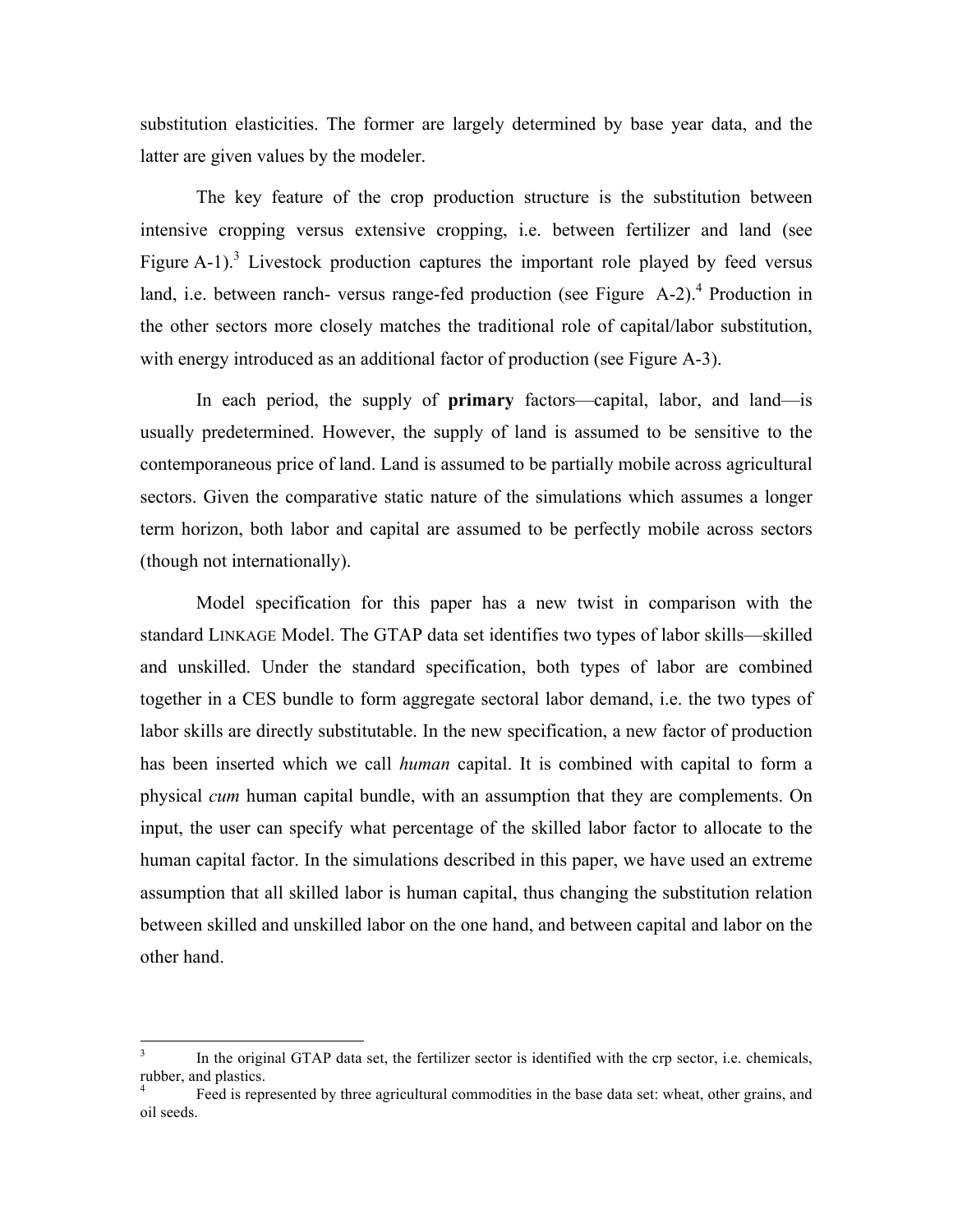

*XP* Output (by vintage)

*VA* Composite bundle composed of labor, capital, land, agricultural chemicals and energy *ND* Aggregate demand for other intermediate goods and services

Aggregate demand for other intermediate goods and services

*HKTEF* Composite bundle composed of capital, land, agricultural chemicals and energy

- *HKTE* Composite bundle composed of capital, land, and energy
- *fert* Composite bundle composed of agricultural chemicals (decomposed further)

*L* Demand for an aggregate labor bundle (further decomposed by skill type)

- *HKT* Demand for capital and land bundle
- *HK* Demand for capital (both physical and human)
- *T* Demand for the land

### *Energy* Demand for an aggregate energy bundle (further decomposed by fuel type)

*XAp* Armington input demand by sector for non-energy intermediate goods

- *XDp* Input demand for domestic goods
- *XMp* Input demand for aggregate imports (further decomposed by region of origin)

Once the optimal combination of inputs is determined, sectoral output prices are calculated assuming competitive supply (zero-profit) conditions in all markets.

## *2.2 Consumption and closure rules*

All income generated by economic activity is assumed to be distributed to a single representative household. The single consumer allocates optimally his/her disposable income among the consumer goods and saving. The consumption/saving decision is completely static: saving is treated as a "good" and its amount is determined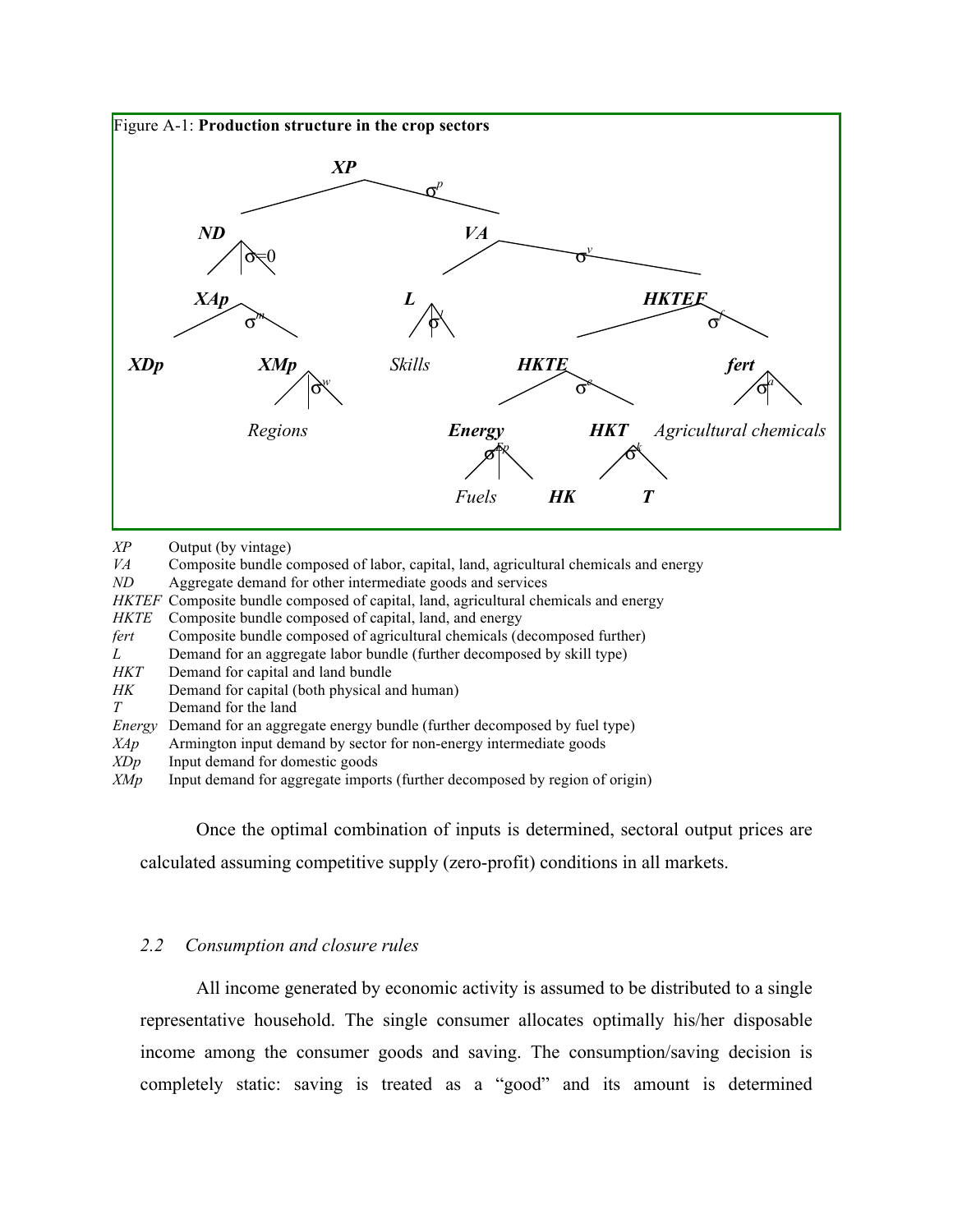simultaneously with the demands for the other goods, the price of saving being set arbitrarily equal to the average price of consumer goods.<sup>5</sup>



- *XP* Output (by vintage)
- *VA* Composite bundle composed of labor, capital, land, feed and energy
- *ND* Aggregate demand for other intermediate goods and services
- *TFD* Composite bundle land and feed
- *HKEL* Composite bundle composed of capital, labor, and energy
- *feed* Composite bundle composed of feed (decomposed further)
- *T* Demand for the land
- *L* Demand for an aggregate labor bundle (further decomposed by skill type)
- *HKE* Demand for capital and energy
- *HK* Demand for capital (both physical and human).
- *XEp* Demand for an aggregate energy bundle (further decomposed by fuel type)
- *XAp* Armington input demand by sector for non-energy intermediate goods
- *XDp* Input demand for domestic goods
- *XMp* Input demand for aggregate imports (further decomposed by region of origin)

Government collects income taxes, indirect taxes on intermediate and final consumption, taxes on production, tariffs, and export taxes/subsidies. Aggregate government expenditures are linked to changes in real GDP. The real government deficit

<sup>&</sup>lt;sup>5</sup> The demand system used in LINKAGE is a version of the Extended Linear Expenditure System (ELES) which was first developed by Lluch (1973). The formulation of the ELES used in LINKAGE is based on atemporal maximization—see Howe (1975). In this formulation, the marginal propensity to save out of supernumerary income is constant and independent of the rate of reproduction of capital.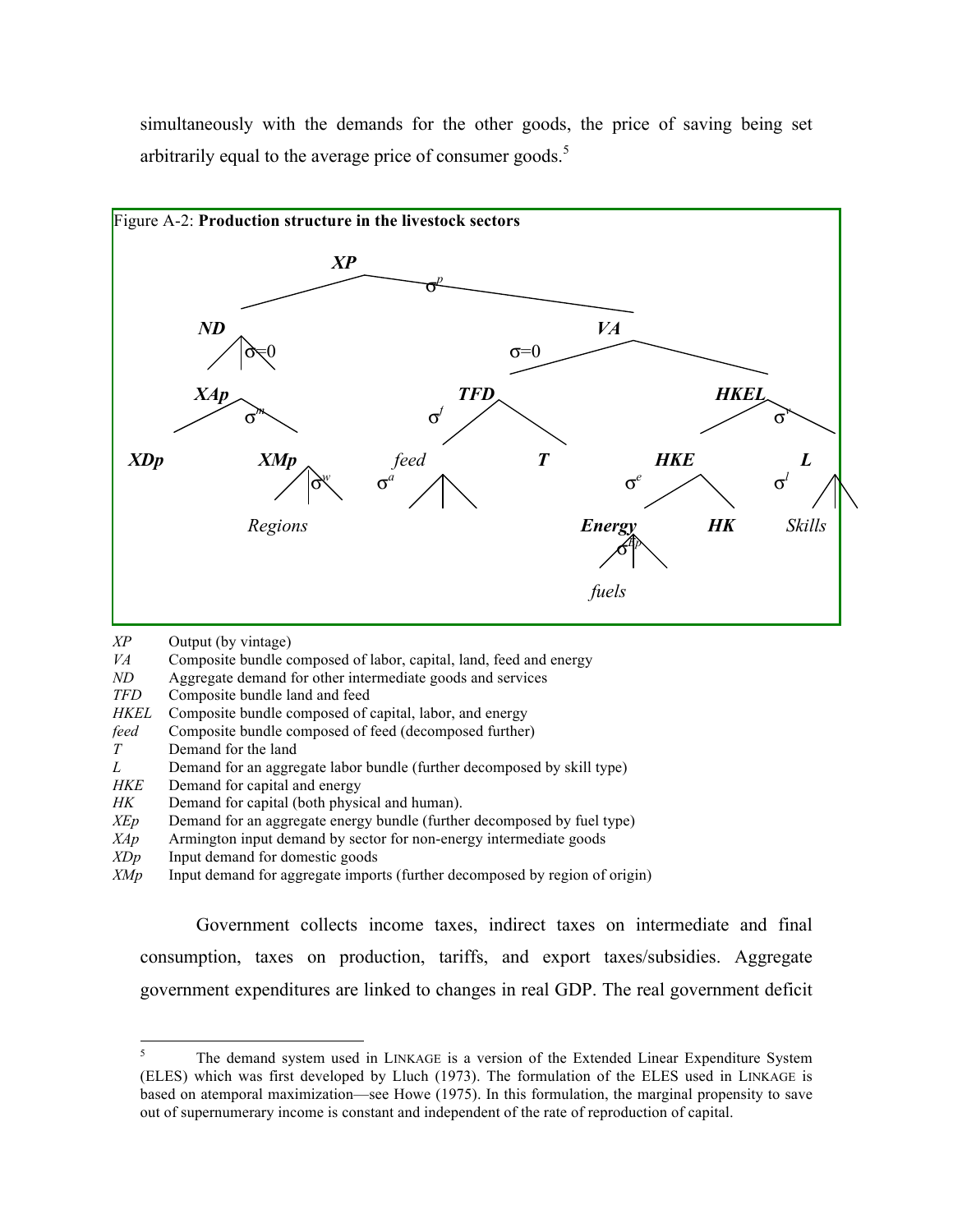is exogenous. Closure therefore implies that some fiscal instrument is endogenous in order to achieve a given government deficit. The standard fiscal closure rule is that the marginal income tax rate adjusts to maintain a given government fiscal stance. For example, a reduction or elimination of tariff rates is compensated by an increase in household direct taxation, *ceteris paribus*.

Each region runs a current-account surplus (deficit) which is fixed (in terms of the model numéraire). The counterpart of these imbalances is a net outflow (inflow) of capital, which is subtracted from (added to) the domestic flow of saving. In each period, the model equates gross investment to net saving (equal to the sum of saving by households, the net budget position of the government and foreign capital inflows). This particular closure rule implies that investment is driven by saving. The fixed trade balance implies an endogenous real exchange rate. For example, removal of tariffs which induces increased demand for imports is compensated by increasing exports which is achieved through a real depreciation.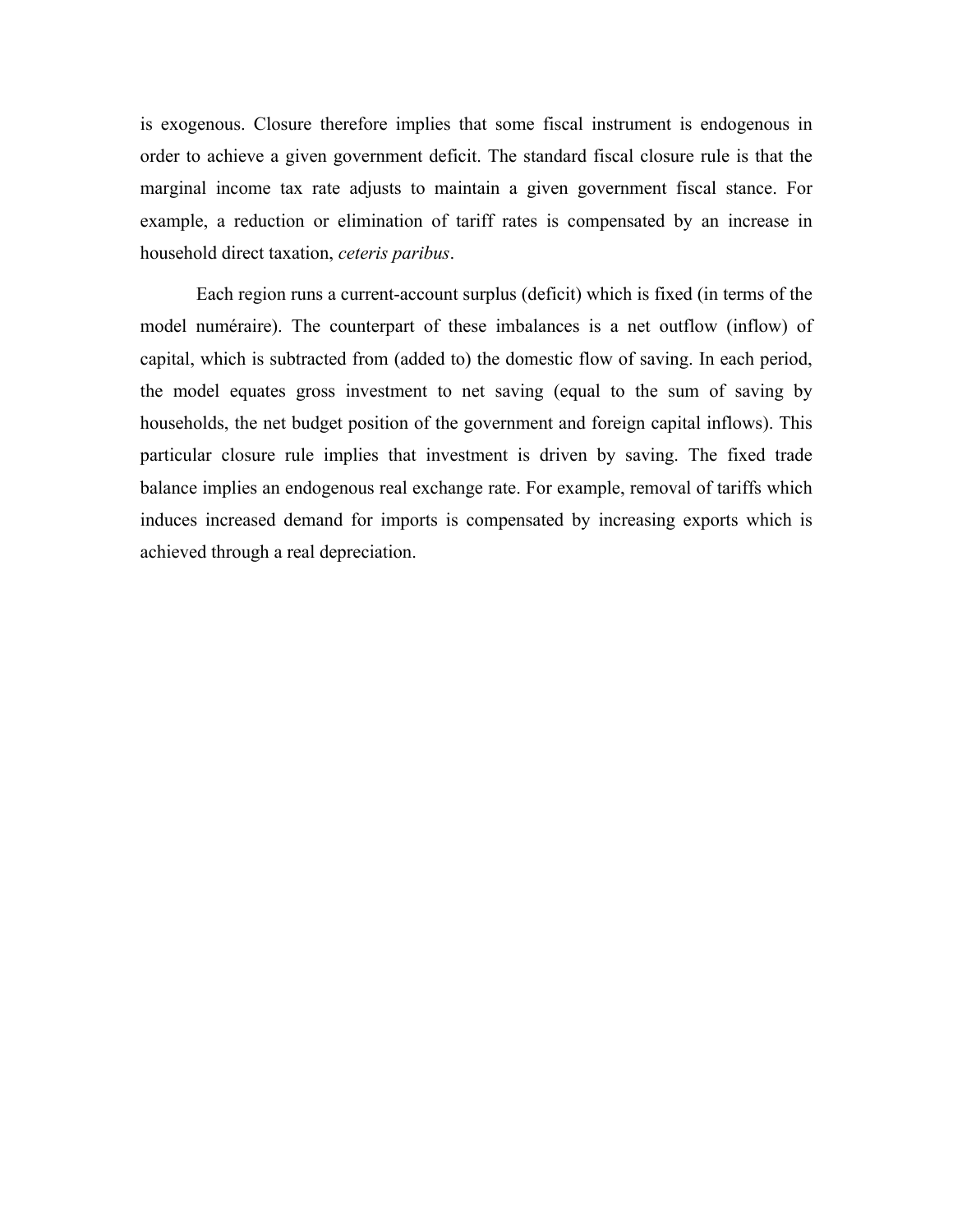

*XP* Output (by vintage)

*VA* Composite bundle composed of labor, capital, sector specific factor, and energy

*ND* Aggregate demand for non-energy intermediate goods and services

*HKTE* Composite bundle composed of capital, sector specific factor, and energy

*HKT* Composite bundle composed of capital and the sector specific factor

*L* Demand for an aggregate labor bundle (further decomposed by skill type)

*HK* Demand for capital (physical and human)

*FF* Demand for the sector specific factor

*XEp* Demand for an aggregate energy bundle (further decomposed by fuel type)

*XAp* Armington input demand by sector for non-energy intermediate goods

*XDp* Input demand for domestic goods

*XMp* Input demand for aggregate imports (further decomposed by region of origin)

## *2.3 Foreign Trade*

The world trade block is based on a set of regional bilateral flows. The basic assumption in LINKAGE is that imports originating in different regions are imperfect substitutes (see Figure A-4). Therefore in each region, total import demand for each good is allocated across trading partners according to the relationship between their export prices. This specification of imports—commonly referred to as the Armington<sup>6</sup> specification—implies that each region faces a downward-sloping demand curve for its exports. The Armington specification is implemented using two CES nests. At the top nest, domestic agents choose the optimal combination of the domestic good and an aggregate import good consistent with the agent's preference function. At the second

6 See Armington, 1969.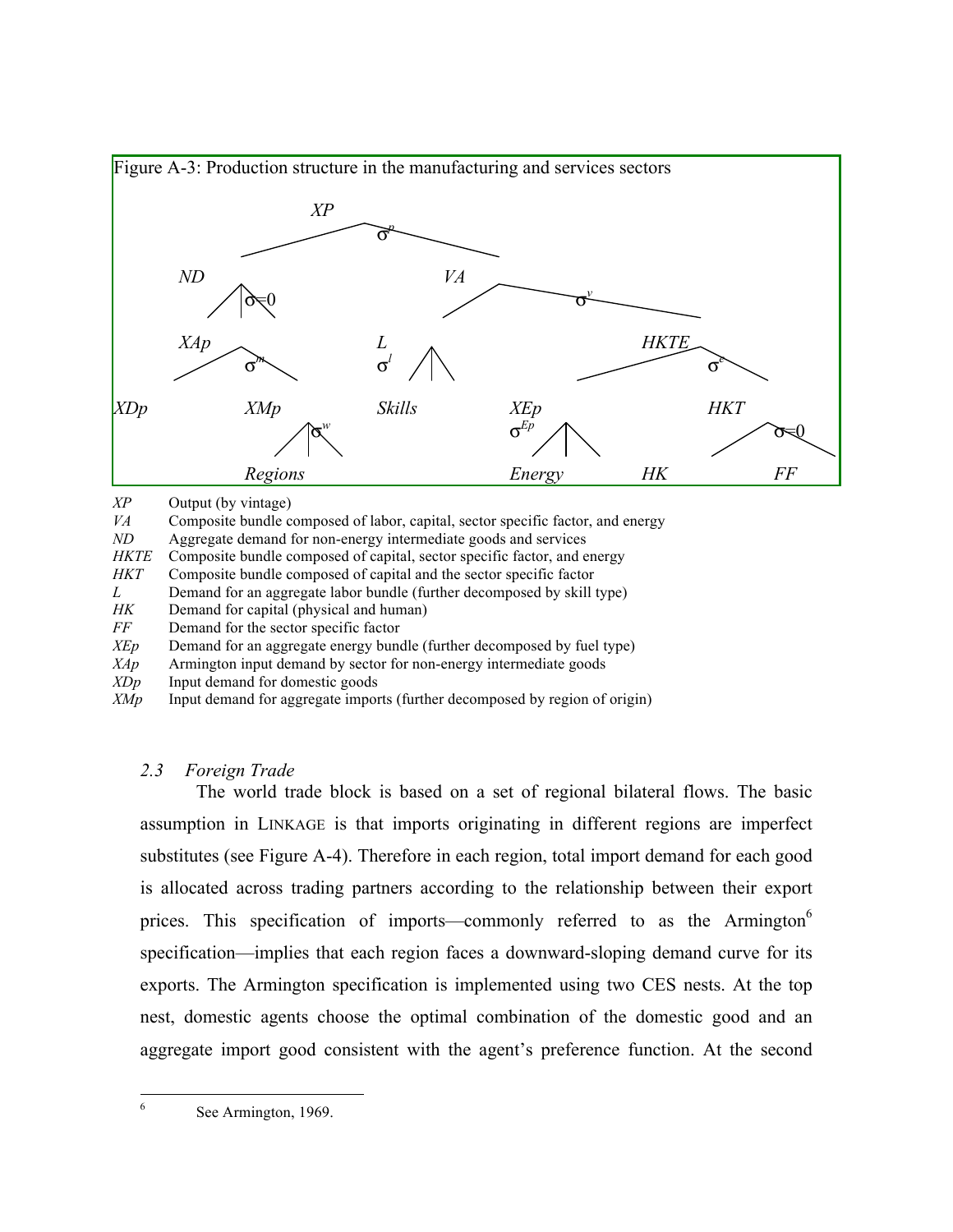nest, agents optimally allocate demand for the aggregate import good across the range of trading partners.<sup>7</sup>

The bilateral supply of exports is specified in parallel fashion using a nesting of constant-elasticity-of-transformation (CET) functions. At the top nest, domestic suppliers optimally allocate aggregate supply across the domestic market and the aggregate export market. At the second nest, aggregate export supply is optimally allocated across each trading region as a function of relative prices.<sup>8</sup>



*XA* Aggregate Armington demand<br>*XD<sup>d</sup>* Domestic demand for domestic

- Domestic demand for domestic production
- *XM* Aggregate import demand
- *WTF* Bilateral trade flows
- *ES* Aggregate export supply
- $XD<sup>s</sup>$  Domestic supply to the domestic market
- *XP* Aggregate output

<sup>&</sup>lt;sup>7</sup> The GTAP data set allows each agent of the economy to be an Armington agent, i.e. each column of demand in the input/output matrix is disaggregated by domestic and import demand. (The allocation of imports across regions can only be done at the national level). For the sake of space and computing time, the standard model specification adds up Armington demand across domestic agents and the Armington decomposition between domestic and aggregate import demand is done at the national level, not at the individual agent level.

<sup>&</sup>lt;sup>8</sup> A theoretical analysis of this trade specification can be found in de Melo and Robinson, 1989.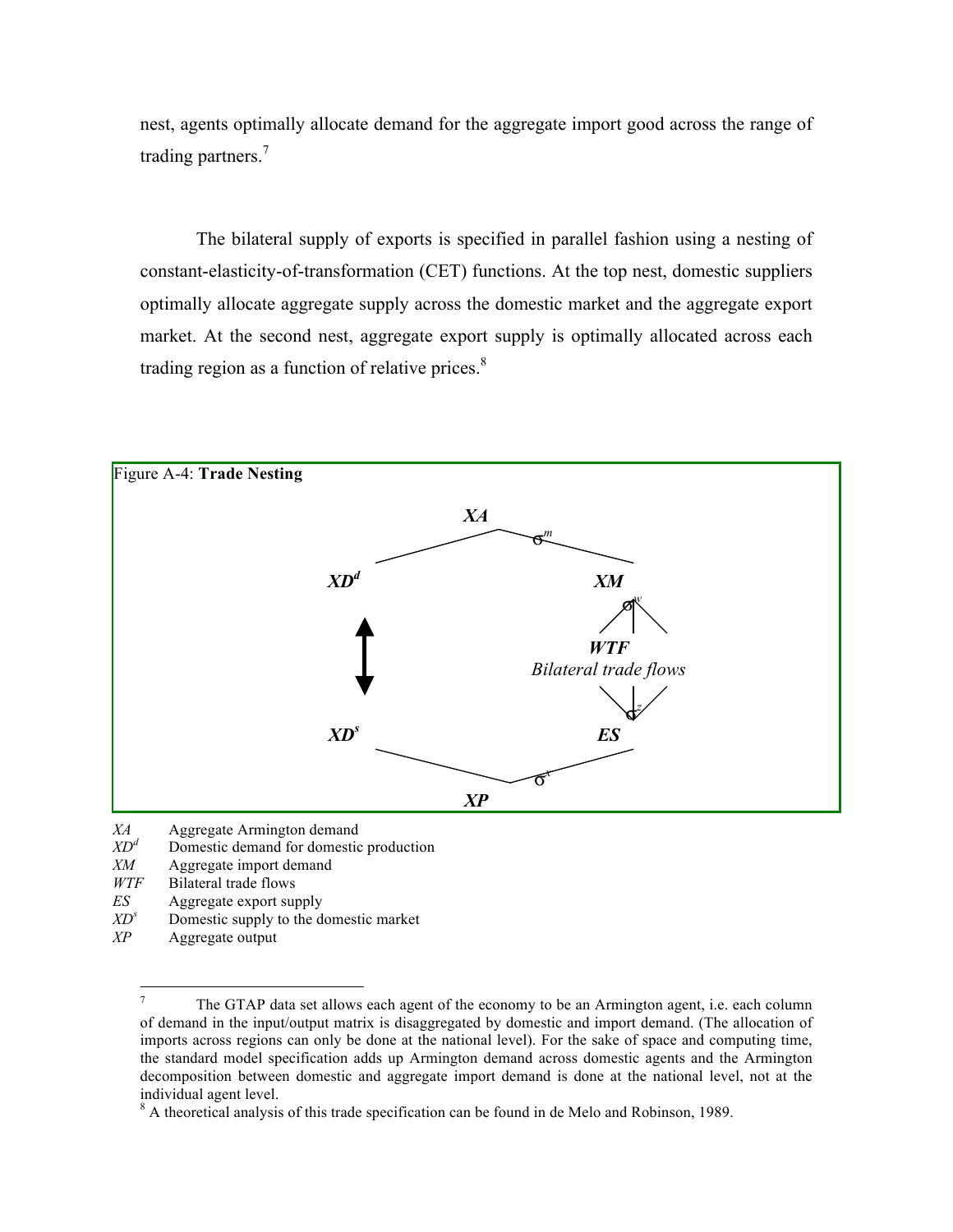Trade measures are fully bilateral and include both export and import taxes/subsidies. Trade and transport margins are also included, therefore world prices reflect the difference between FOB and CIF pricing.

## *2.4 Prices*

The LINKAGE model is fully homogeneous in prices, i.e. only relative prices are solved for. The price of a single good, or of a basket of goods, is arbitrarily chosen as the anchor to the price system. The price (index) of OECD manufacturing exports has been chosen as the numéraire, and is set to 1.

## *2.5 Elasticities*

Production elasticities are relatively standard and are available from the authors. Aggregate labor and capital supplies are fixed, and they are perfectly mobile across sectors. The basic Armington elasticities are given in the following table:

| GR N       | 3.00 |
|------------|------|
| OCR        | 2.00 |
| LVS        | 2.50 |
| FFL        | 3.50 |
| <b>RES</b> | 2.50 |
| <b>FDP</b> | 2.50 |
| TXT        | 2.50 |
| APP        | 2.50 |
| P C        | 4.50 |
| CRP        | 2.50 |
| <b>MET</b> | 2.50 |
| <b>PPP</b> | 3.00 |
| OMF        | 2.00 |
| <b>NTR</b> | 1.50 |

## **Armington Elasticities**

The Armington elasticities are assumed to be the same at both nest levels. The CET transformation elasticities are double the Armington elasticities.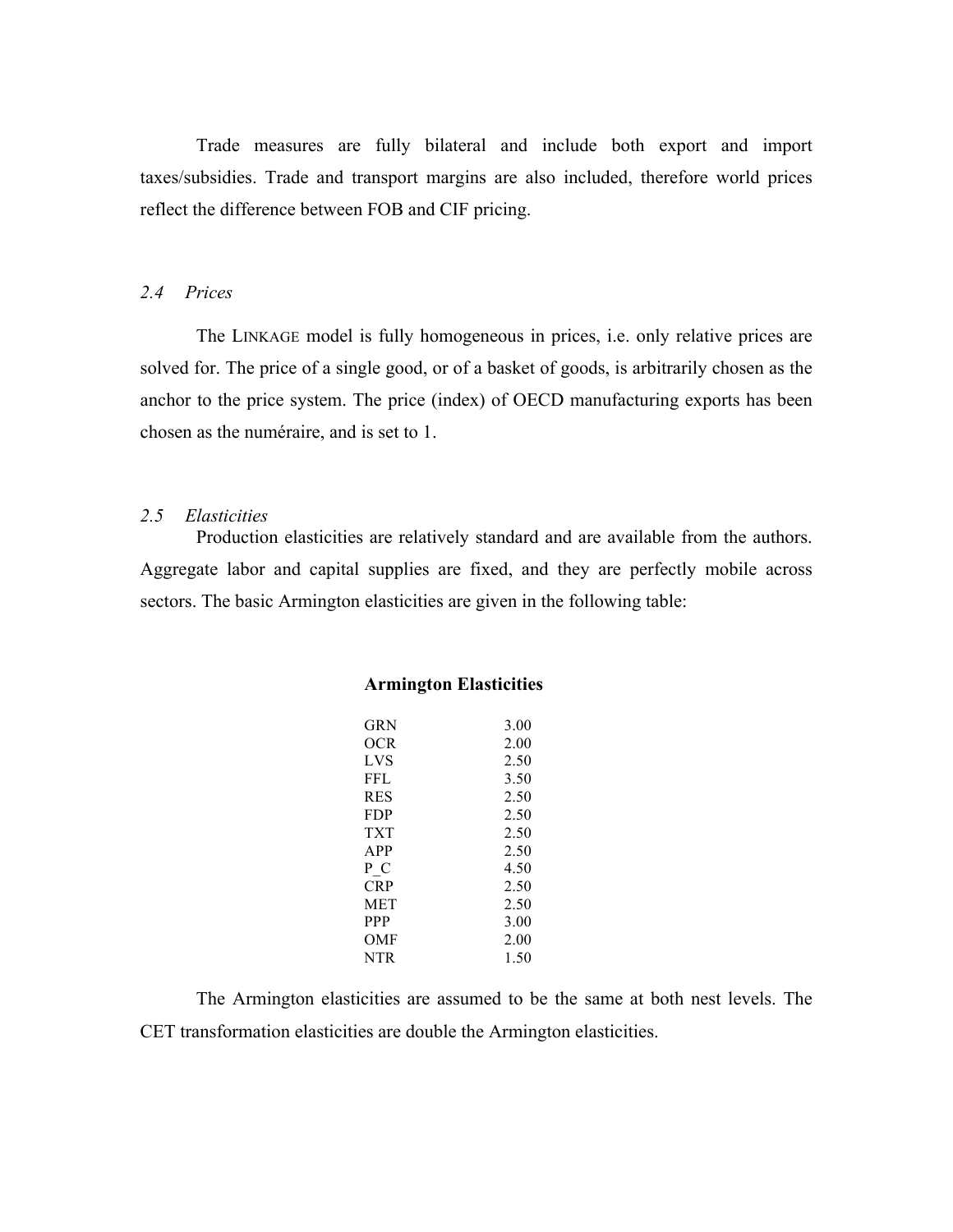#### **3 Global Patterns of Trade Distortion**

Before presenting the simulation results, it is useful to examine the prior patterns of protection that are captured by the database. It should be emphasized at the outset that we are working with nominal, ad valorem import and export price distortions in these experiments, and the role of NTBs is not discernable in our results. Apart from secondbest interactions then, it is reasonable to presume that the effects we present later represent lower bounds for the adjustments following from more complete globalization, but that our qualitative conclusions are generally robust.

The next two tables give ad valorem tariff rates for each region and sector as these were estimated from the GTAP database (for country and sector codes, see the Annex A-2 at the end of this paper). Evidently, even in the wake of the Uruguay Round, there is substantial dispersion of tariff rates, both across countries and across sectors within countries. On an aggregate basis, exporting countries face regional average import barriers ranging from 3.1% to 11.6 percent. More dramatic is the dispersion of average regional protection rates against the rest of the world. The Rest of South Asia region has the highest nominal rate for this 1995 data, averaging 52% across all sectors and trading partners, while India averages 35.1% nominal protection. Europe appears to be least protective with a 1.6% average, but this latter figure may indicate the importance of omitting non-tariff barriers.

|                    | Table 1: Bilateral tariffs |            |            |            |      |      |      |            |                         |      |            |            |      |            |            |            |      |
|--------------------|----------------------------|------------|------------|------------|------|------|------|------------|-------------------------|------|------------|------------|------|------------|------------|------------|------|
| ( <i>percent</i> ) |                            |            |            |            |      |      |      |            |                         |      |            |            |      |            |            |            |      |
|                    |                            |            |            |            |      |      |      |            | <b>Importing Region</b> |      |            |            |      |            |            |            |      |
|                    |                            |            |            |            |      |      |      |            |                         |      |            |            |      |            |            |            |      |
|                    | <b>CHN</b>                 | <b>NIE</b> | <b>REA</b> | <i>IND</i> | RAS  | POE  | CUS  | <b>EUR</b> | <b>CAM</b>              | BG3  | <b>LAT</b> | <b>CIT</b> | SAC  | <b>RSA</b> | <b>RSS</b> | <b>ROW</b> | Ave  |
| Exporter           |                            |            |            |            |      |      |      |            |                         |      |            |            |      |            |            |            |      |
| <b>CHN</b>         | 0.0                        | 3.2        | 14.3       | 43.9       | 70.8 | 5.6  | 5.8  | 6.1        | 16.6                    | 14.6 | 10.5       | 11.4       | 15.7 | 11.4       | 24.9       | 22.8       | 8.0  |
| <b>NIE</b>         | 30.4                       | 2.0        | 12.1       | 44.2       | 59.2 | 4.7  | 3.5  | 3.7        | 8.2                     | 13.6 | 10.8       | 10.3       | 8.0  | 10.3       | 12.8       | 19.9       | 9.5  |
| <b>REA</b>         | 15.6                       | 3.2        | 13.1       | 42.1       | 56.0 | 3.9  | 2.7  | 4.5        | 11.4                    | 7.5  | 4.4        | 6.7        | 6.8  | 12.3       | 20.4       | 21.9       | 6.4  |
| <b>IND</b>         | 16.3                       | 3.1        | 11.4       | 0.0        | 41.7 | 3.4  | 4.5  | 5.5        | 12.5                    | 13.6 | 11.2       | 7.8        | 9.2  | 9.0        | 15.5       | 13.6       | 8.2  |
| RAS                | 18.1                       | 2.9        | 8.4        | 42.3       | 50.3 | 3.8  | 10.6 | 8.5        | 9.5                     | 8.5  | 3.8        | 6.4        | 5.1  | 5.6        | 17.8       | 17.6       | 10.4 |
| POE                | 28.3                       | 4.5        | 15.5       | 40.0       | 61.7 | 13.0 | 2.9  | 5.5        | 9.1                     | 10.5 | 12.0       | 7.0        | 13.1 | 9.7        | 20.4       | 15.5       | 8.9  |
| <b>CUS</b>         | 13.1                       | 8.4        | 12.5       | 42.7       | 25.3 | 18.8 | 0.1  | 2.8        | 10.9                    | 2.9  | 8.8        | 5.6        | 4.3  | 4.5        | 11.1       | 10.8       | 6.1  |
| <b>EUR</b>         | 24.4                       | 4.8        | 7.7        | 33.0       | 47.4 | 5.9  | 2.9  | 0.3        | 6.6                     | 11.1 | 8.3        | 7.6        | 4.3  | 7.0        | 13.9       | 13.8       | 3.1  |
| <b>CAM</b>         | 14.0                       | 2.1        | 4.3        | 3.8        | 14.0 | 9.4  | 7.4  | 8.0        | 12.8                    | 9.5  | 9.5        | 6.6        | 2.8  | 0.6        | 2.0        | 8.5        | 8.1  |
| BG3                | 14.8                       | 6.2        | 13.4       | 50.7       | 46.2 | 6.3  | 0.7  | 9.8        | 7.7                     | 11.4 | 9.7        | 5.6        | 4.5  | 9.4        | 13.4       | 12.2       | 5.7  |
| <b>LAT</b>         | 6.7                        | 2.9        | 2.2        | 27.7       | 4.3  | 2.0  | 2.0  | 6.2        | 7.9                     | 8.1  | 8.2        | 2.0        | 1.3  | 0.5        | 2.8        | 6.9        | 4.8  |
| CIT                | 10.5                       | 2.3        | 7.2        | 40.7       | 54.1 | 4.5  | 2.0  | 4.5        | 2.2                     | 4.1  | 5.4        | 7.1        | 4.1  | 4.1        | 11.3       | 15.7       | 6.0  |
| SAC                | 26.1                       | 4.7        | 21.2       | 40.4       | 49.3 | 9.6  | 1.9  | 4.6        | 6.1                     | 5.1  | 5.0        | 4.9        | 0.0  | 5.8        | 18.2       | 10.4       | 7.0  |
| RSA                | 12.1                       | 2.8        | 4.6        | 20.6       | 43.6 | 1.9  | 3.7  | 19.6       | 5.1                     | 10.8 | 5.3        | 4.9        | 9.0  | 5.1        | 12.6       | 13.4       | 11.6 |
| <b>RSS</b>         | 7.4                        | 3.3        | 9.1        | 10.9       | 66.7 | 6.4  | 1.2  | 3.2        | 1.9                     | 15.8 | 5.3        | 3.6        | 0.7  | 6.8        | 16.7       | 10.7       | 4.2  |
| <i>ROW</i>         | 10.0                       | 2.9        | 4.4        | 21.4       | 60.4 | 1.2  | 2.7  | 3.2        | 5.8                     | 12.8 | 3.7        | 9.6        | 1.1  | 5.6        | 12.2       | 12.9       | 5.2  |
| Ave                | 24.3                       | 4.6        | 11.6       | 35.1       | 52.0 | 8.6  | 2.3  | 1.6        | 9.3                     | 7.3  | 8.8        | 7.5        | 5.7  | 7.0        | 14.8       | 14.4       | 5.4  |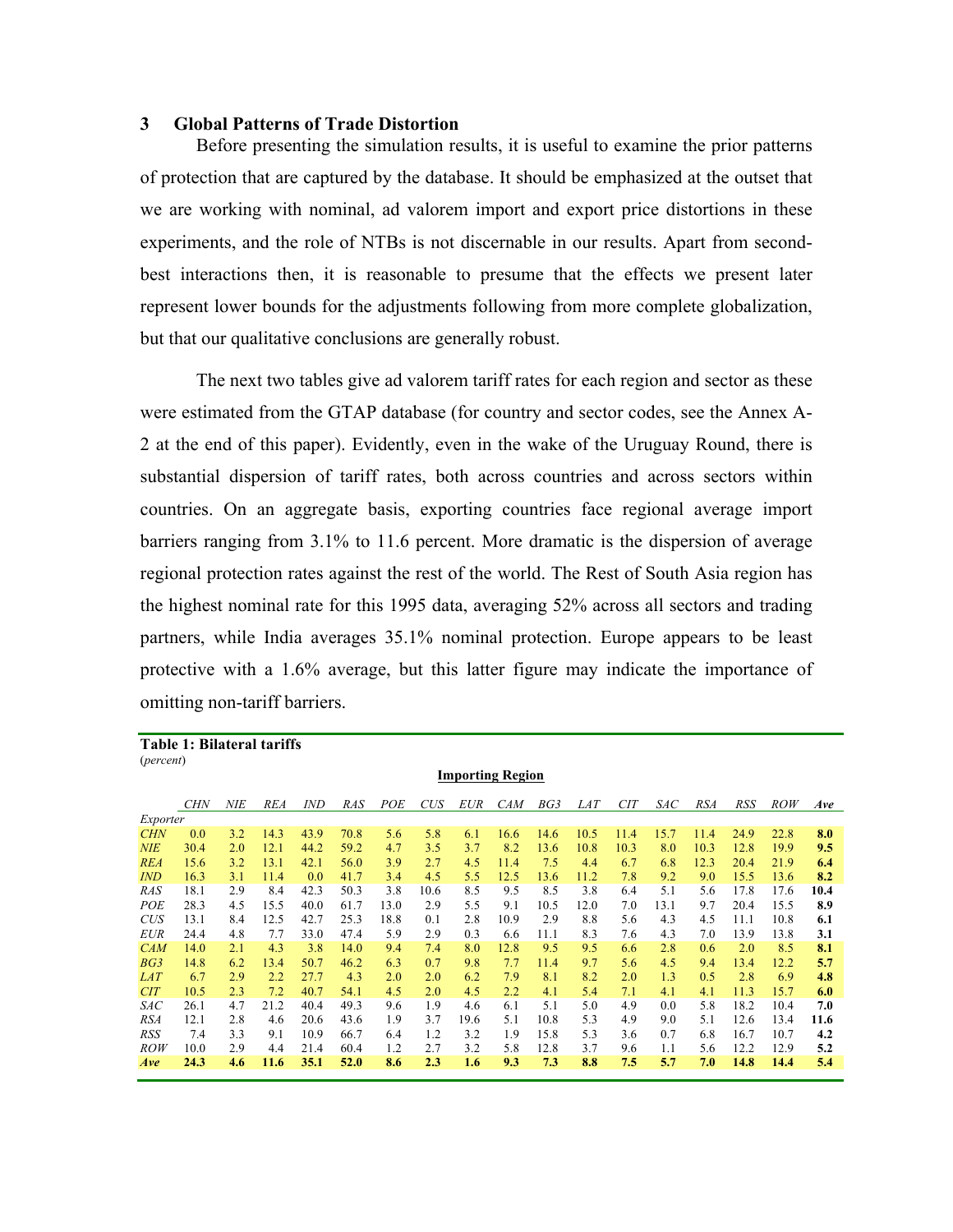**Table 2: Sectoral tariffs by importing region** (*percent*)

|            | <b>CHN</b> | <b>NIE</b> | <b>REA</b> | <i>IND</i> | <b>RAS</b> | POE   | <b>CUS</b> | <b>EUR</b> | <b>CAM</b> | BG3  | <i>LAT</i> | <b>CIT</b> | <i>SAC</i> | <b>RSA</b> | <b>RSS</b> | <b>ROW</b> | Ave  |
|------------|------------|------------|------------|------------|------------|-------|------------|------------|------------|------|------------|------------|------------|------------|------------|------------|------|
| Sector     |            |            |            |            |            |       |            |            |            |      |            |            |            |            |            |            |      |
| <b>GRN</b> | $-5.6$     | 114.4      | 54.4       | 37.4       | $-8.9$     | 296.2 | 0.4        | 7.9        | $-10.1$    | 0.2  | $-11.2$    | $-7.2$     | 7.1        | 5.9        | 17.8       | 6.7        | 54.2 |
| OCR        | 13.7       | 11.7       | 12.9       | 36.8       | 62.5       | 13.3  | 4.7        | 7.4        | 14.7       | 7.5  | 8.8        | 7.6        | 3.1        | 11.0       | 19.2       | 15.8       | 9.5  |
| LVS        | 20.3       | 5.1        | 6.5        | 19.7       | 42.4       | 4.8   | 0.7        | 6.0        | 9.4        | 4.3  | 6.1        | 6.8        | 0.0        | 3.8        | 14.0       | 30.6       | 8.4  |
| <b>FFL</b> | 3.4        | 3.0        | 0.9        | 3.5        | 54.7       | 0.4   | 0.6        | 0.1        | 5.8        | 14.1 | 11.4       | 1.8        | 0.0        | 3.7        | 12.0       | 9.0        | 1.6  |
| <b>RES</b> | 3.1        | 0.8        | 2.6        | 4.8        | 33.5       | 0.0   | 0.1        | 0.0        | 8.3        | 1.8  | 7.3        | 4.3        | 0.5        | 4.7        | 17.9       | 11.5       | 1.5  |
| <b>FDP</b> | 17.4       | 16.3       | 38.4       | 61.8       | 41.9       | 27.6  | 8.8        | 8.1        | 12.7       | 1.2  | 13.1       | 14.2       | 12.1       | 11.0       | 13.8       | 32.8       | 14.9 |
| <b>TXT</b> | 57.5       | 2.9        | 21.0       | 60.2       | 72.8       | 7.2   | 6.9        | 1.7        | 15.2       | 9.6  | 13.0       | 9.6        | 12.7       | 18.1       | 32.1       | 26.5       | 14.0 |
| <b>APP</b> | 43.3       | 3.0        | 16.3       | 58.0       | 78.3       | 8.0   | 10.7       | 4.8        | 25.1       | 8.6  | 15.3       | 12.9       | 24.9       | 17.2       | 33.8       | 30.1       | 9.2  |
| P C        | 8.0        | 6.4        | 7.6        | 24.1       | 58.7       | 2.5   | 3.3        | 0.4        | 8.4        | 11.0 | 6.9        | 6.4        | 2.6        | 7.4        | 14.1       | 21.0       | 5.6  |
| CRP        | 19.7       | 4.3        | 12.7       | 60.7       | 69.0       | 3.3   | 2.6        | 0.8        | 7.8        | 6.5  | 9.2        | 8.7        | 3.8        | 6.3        | 15.1       | 12.9       | 5.1  |
| <b>MET</b> | 12.0       | 3.8        | 9.1        | 52.2       | 81.8       | 1.3   | 1.7        | 0.6        | 7.4        | 5.7  | 8.9        | 5.7        | 4.0        | 7.9        | 16.1       | 11.3       | 4.1  |
| <b>PPP</b> | 21.8       | 2.8        | 10.9       | 43.5       | 59.6       | 1.8   | 0.5        | 0.6        | 10.2       | 3.4  | 10.8       | 8.4        | 5.7        | 10.8       | 20.0       | 18.2       | 3.2  |
| <i>OMF</i> | 29.5       | 3.7        | 12.9       | 50.8       | 65.5       | 3.0   | 1.7        | 1.3        | 8.8        | 10.5 | 11.5       | 9.2        | 8.1        | 7.3        | 17.6       | 15.9       | 5.2  |
| <b>NTR</b> | 1.4        | 0.0        | 0.0        | 0.0        | 0.0        | 2.7   | 0.0        | 0.0        | 0.0        | 0.0  | 2.0        | 1.0        | 0.0        | 0.1        | 0.0        | 0.0        | 0.4  |
| Ave        | 24.3       | 4.6        | 11.6       | 35.1       | 52.0       | 8.6   | 2.3        | 1.6        | 9.3        | 7.3  | 8.8        | 7.5        | 5.7        | 7.0        | 14.8       | 14.4       | 5.4  |
|            |            |            |            |            |            |       |            |            |            |      |            |            |            |            |            |            |      |

**Importing Region**

Sectoral dispersion of protection is equally dramatic, with worldwide average import tariffs ranging from 54.2% for Grains (GRN) to negligible rates for Nonfuel Natural Resources (RES) and Fossil Fuels (FFL). Lest one be too downbeat about he progress of globalization, it is worth noting that the observed global average tariff rate is only 5.4%, but of course the observed dispersion still implies significant resource misallocations are likely to be in effect, and the omission of NTBs only strengthens this suspicion.

Import protection only tells part of the trade distortion story, however. Price wedges operating against exports induce the same kind of efficiency losses and often have perverse domestic incentive effects. The next two tables summarise the data we have on trade barriers from the export perspective. Table 3 recasts import barriers to the exporter perspective, indicating what each country faces in terms of sectoral, global protection against its outbound products. The average rates (row averages) here are of course the same as those of Table 2. Of particular interest here is protection against Grain exports, which appears to be highly discriminatory, with POE and SAC facing rates of over 100% while several regions face less than 10%.

Table 4 summarizes outbound export taxes and subsidies for the sixteen regions in the database, and these indicate that much progress remains to be made if the global free trade is to obtain with respect to originating as well as destinations countries. Global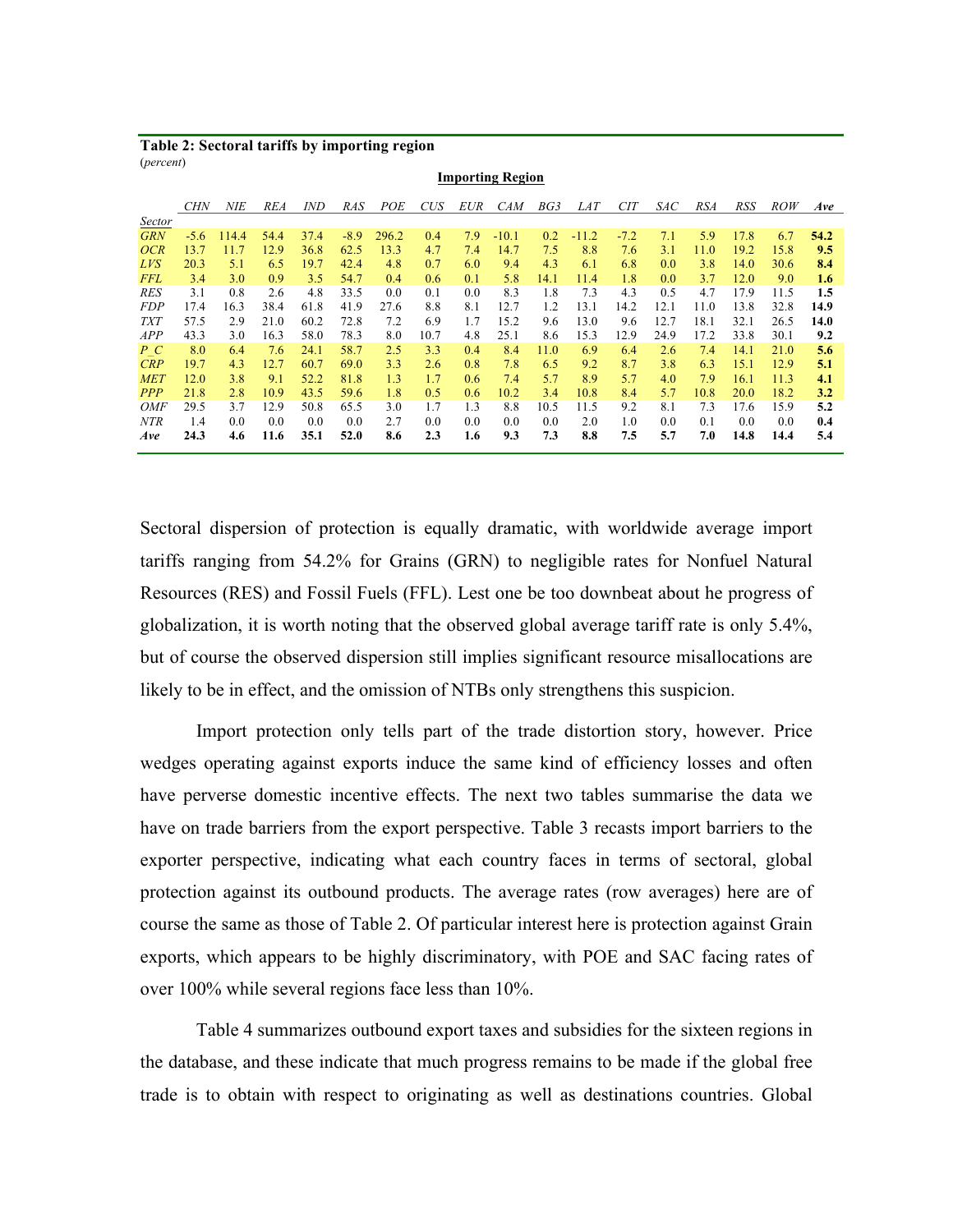average rates are relatively low, even for individual sectors, but there is great dispersion among regions. Many export tax rates exceed 10% and even 40%, and a wide variety of subsidies are in place to undermine the benefits of import liberalization and other reforms. We shall see in our scenarios, in fact, that some countries actually lose from global import liberalization if they hold on to their export distortions.

|            | Table 3: Sectoral tariffs faced by exporting region<br>( <i>percent</i> ) |      |            |            |      |       |            |            |                         |      |            |            |       |            |      |            |      |
|------------|---------------------------------------------------------------------------|------|------------|------------|------|-------|------------|------------|-------------------------|------|------------|------------|-------|------------|------|------------|------|
|            |                                                                           |      |            |            |      |       |            |            | <b>Exporting Region</b> |      |            |            |       |            |      |            |      |
|            | <b>CHN</b>                                                                | NIE  | <b>REA</b> | <i>IND</i> | RAS  | POE   | <b>CUS</b> | <b>EUR</b> | <b>CAM</b>              | BG3  | <b>LAT</b> | <b>CIT</b> | SAC   | <b>RSA</b> | RSS  | <b>ROW</b> | Ave  |
| Sector     |                                                                           |      |            |            |      |       |            |            |                         |      |            |            |       |            |      |            |      |
| <b>GRN</b> | 35.4                                                                      | 12.0 | 56.3       | 23.3       | 20.4 | 107.5 | 83.1       | 6.5        | 17.4                    | 11.9 | 9.8        | 6.4        | 109.1 | $-0.1$     | 41.9 | 14.5       | 54.2 |
| OCR        | 11.2                                                                      | 10.5 | 9.2        | 7.9        | 17.0 | 25.4  | 10.3       | 4.5        | 9.5                     | 9.5  | 6.2        | 20.1       | 20.9  | 25.9       | 9.3  | 14.2       | 9.5  |
| LVS        | 4.5                                                                       | 6.0  | 19.2       | 2.5        | 4.3  | 8.4   | 6.8        | 5.3        | 5.6                     | 2.3  | 7.9        | 35.0       | 4.3   | 18.8       | 11.4 | 14.3       | 8.4  |
| <b>FFL</b> | 3.6                                                                       | 7.9  | 2.0        | 25.1       | 0.7  | 1.8   | 0.4        | 0.8        | 3.7                     | 2.6  | 2.5        | 1.0        | 1.7   | 1.2        | 1.3  | 1.8        | 1.6  |
| RES        | 2.2                                                                       | 5.3  | 1.2        | 0.8        | 1.1  | 1.0   | 1.0        | $2.2\,$    | 0.8                     | 1.7  | 0.9        | 1.4        | 0.7   | 2.6        | 0.7  | 1.6        | 1.5  |
| <i>FDP</i> | 20.0                                                                      | 32.3 | 17.2       | 13.2       | 19.9 | 40.5  | 18.4       | 8.4        | 25.4                    | 19.5 | 12.7       | 22.3       | 28.6  | 49.1       | 11.4 | 15.3       | 14.9 |
| <b>TXT</b> | 15.4                                                                      | 32.7 | 16.6       | 13.3       | 10.7 | 28.9  | 7.0        | 5.3        | 12.4                    | 7.3  | 9.8        | 10.2       | 14.7  | 9.5        | 8.3  | 11.6       | 14.0 |
| APP        | 9.3                                                                       | 15.4 | 12.3       | 10.6       | 11.6 | 12.0  | 11.8       | 4.9        | 11.9                    | 4.7  | 12.4       | 9.1        | 10.0  | 11.6       | 9.0  | 11.5       | 9.2  |
| P C        | 8.5                                                                       | 7.7  | 5.7        | 3.9        | 8.9  | 7.1   | 3.9        | 3.6        | 6.9                     | 5.3  | 5.6        | 3.4        | 5.4   | 2.7        | 16.3 | 9.8        | 5.6  |
| CRP        | 10.7                                                                      | 14.6 | 10.7       | 10.0       | 11.4 | 8.5   | 4.5        | 2.6        | 5.0                     | 5.9  | 5.3        | 6.6        | 7.2   | 6.5        | 5.9  | 12.9       | 5.1  |
| <b>MET</b> | 4.5                                                                       | 10.0 | 5.5        | 8.4        | 16.1 | 8.8   | 2.2        | 2.3        | 5.0                     | 4.8  | 3.2        | 4.6        | 4.2   | 7.1        | 5.2  | 8.3        | 4.1  |
| <b>PPP</b> | 4.4                                                                       | 10.7 | 5.4        | 12.9       | 11.6 | 6.6   | 2.0        | 2.2        | 9.1                     | 3.7  | 4.0        | 5.9        | 6.4   | 7.8        | 3.1  | 9.2        | 3.2  |
| <b>OMF</b> | 6.4                                                                       | 7.8  | 3.6        | 10.2       | 6.8  | 8.5   | 4.0        | 3.8        | 5.4                     | 3.0  | 7.5        | 7.6        | 9.0   | 9.5        | 6.3  | 8.0        | 5.2  |
| NTR        | 0.8                                                                       | 0.8  | 1.0        | 0.4        | 0.5  | 0.4   | 0.5        | 0.2        | 0.7                     | 0.6  | 0.6        | 0.8        | 1.0   | 0.5        | 0.6  | 0.6        | 0.4  |
| Ave        | 8.0                                                                       | 9.5  | 6.4        | 8.2        | 10.4 | 8.9   | 6.1        | 3.1        | 8.1                     | 5.7  | 4.8        | 6.0        | 7.0   | 11.6       | 4.2  | 5.2        | 5.4  |

## **Table 3: Sectoral tariffs faced by exporting region**

#### **Table 4: Export taxes/subsidies imposed by exporting regions** (*percent*) **Exporting Region**

|               |            |         |            |            |            |        |            |            | r - - - - - - - - - - - - |      |            |            |            |            |        |            |        |
|---------------|------------|---------|------------|------------|------------|--------|------------|------------|---------------------------|------|------------|------------|------------|------------|--------|------------|--------|
|               | <b>CHN</b> | NIE     | <b>REA</b> | <i>IND</i> | <b>RAS</b> | POE    | <b>CUS</b> | <b>EUR</b> | <b>CAM</b>                | BG3  | <i>LAT</i> | <b>CIT</b> | <i>SAC</i> | <i>RSA</i> | RSS    | <b>ROW</b> | Ave    |
| <i>Sector</i> |            |         |            |            |            |        |            |            |                           |      |            |            |            |            |        |            |        |
| <b>GRN</b>    | 36.7       | $-17.9$ | $-24.3$    | 1.5        | $-3.3$     | $-2.7$ | $-0.4$     | $-6.7$     | 0.3                       | 13.1 | $-6.9$     | 9.9        | 6.3        | 5.9        | 6.9    | $-2.4$     | $-0.7$ |
| OCR           | $-6.7$     | 0.0     | 3.3        | 0.4        | 0.0        | $-1.3$ | 1.6        | $-0.9$     | 0.0                       | 7.6  | $-0.3$     | 1.2        | 0.3        | 8.3        | 11.7   | 1.7        | 1.7    |
| LVS           | 9.0        | 0.0     | 8.1        | 0.5        | 0.3        | $-5.4$ | $-1.8$     | $-13.5$    | 0.0                       | 16.4 | 3.7        | $-5.6$     | $-2.7$     | 19.5       | 21.5   | $-10.4$    | $-6.5$ |
| <b>FFL</b>    | 20.5       | 0.3     | 3.4        | 0.2        | 0.0        | 0.6    | 1.6        | 0.0        | 0.3                       | 0.0  | 1.1        | 1.8        | $-3.6$     | 46.2       | 10.3   | 0.5        | 2.0    |
| <b>RES</b>    | $-1.0$     | 0.0     | 3.5        | 0.6        | $-2.7$     | 0.0    | 2.0        | 0.3        | 1.0                       | 6.0  | 0.2        | 1.6        | $-5.6$     | $-0.4$     | 3.8    | 0.3        | 0.8    |
| <b>FDP</b>    | 2.7        | $-1.2$  | $-11.1$    | 3.7        | 4.0        | $-3.5$ | $-0.6$     | $-7.8$     | 2.1                       | 5.2  | 0.8        | $-3.9$     | $-1.8$     | $-3.6$     | 3.1    | 1.3        | $-4.9$ |
| <b>TXT</b>    | $-5.6$     | 0.2     | 2.9        | 4.3        | 1.6        | 0.0    | 0.3        | 0.2        | 0.0                       | 0.6  | $-6.4$     | 0.1        | $-0.1$     | $-5.3$     | $-2.3$ | $-2.8$     | $-0.2$ |
| APP           | $-2.0$     | 4.2     | 5.2        | 9.8        | 3.1        | 0.0    | 0.2        | 0.3        | 0.5                       | 1.2  | $-1.5$     | 0.0        | $-0.3$     | $-2.0$     | 0.1    | 0.3        | 0.8    |
| P C           | 12.8       | 0.0     | 5.5        | 0.6        | 0.4        | 4.6    | 3.7        | 0.2        | 0.0                       | 3.2  | 3.6        | 3.7        | 28.5       | 8.0        | 1.8    | 1.1        | 1.6    |
| CRP           | $-11.9$    | 0.0     | 5.1        | 0.6        | 7.1        | 0.0    | 1.2        | 0.1        | 0.2                       | 3.0  | $-0.2$     | 0.2        | $-0.3$     | $-8.8$     | 2.2    | 0.7        | 0.1    |
| <b>MET</b>    | $-6.3$     | 0.0     | 4.3        | 0.6        | 1.5        | 0.0    | 0.4        | 0.1        | 0.8                       | 1.0  | 0.3        | 0.2        | $-0.6$     | $-7.4$     | $-0.5$ | 0.3        | 0.0    |
| <b>PPP</b>    | $-6.6$     | 0.0     | 4.3        | 0.6        | 0.8        | 0.1    | 0.5        | 0.1        | 0.1                       | 0.4  | 0.1        | 0.1        | $-0.4$     | $-3.4$     | 4.8    | 0.8        | 0.3    |
| <b>OMF</b>    | 3.8        | 0.0     | 7.4        | 0.6        | 0.4        | 0.0    | 0.6        | 0.1        | 0.0                       | 0.4  | 1.9        | 0.0        | 0.2        | $-3.5$     | $-1.2$ | 0.2        | 0.6    |
| <b>NTR</b>    | $-0.3$     | 0.0     | 3.5        | 0.7        | 0.5        | 0.1    | 6.3        | 0.3        | 0.4                       | 0.2  | 2.1        | 0.2        | $-0.2$     | 1.1        | 1.8    | 3.5        | 1.6    |
| Ave           | $-0.3$     | 0.2     | 3.5        | 2.8        | 2.1        | $-0.1$ | 1.8        | $-0.5$     | 0.5                       | 2.0  | 0.7        | 0.2        | $-1.4$     | 9.0        | 6.8    | 0.9        | 0.4    |

A final perspective on import protection concerns the focal point of this paper, labor markets and trade. There is an active debate in the trade literature about the effects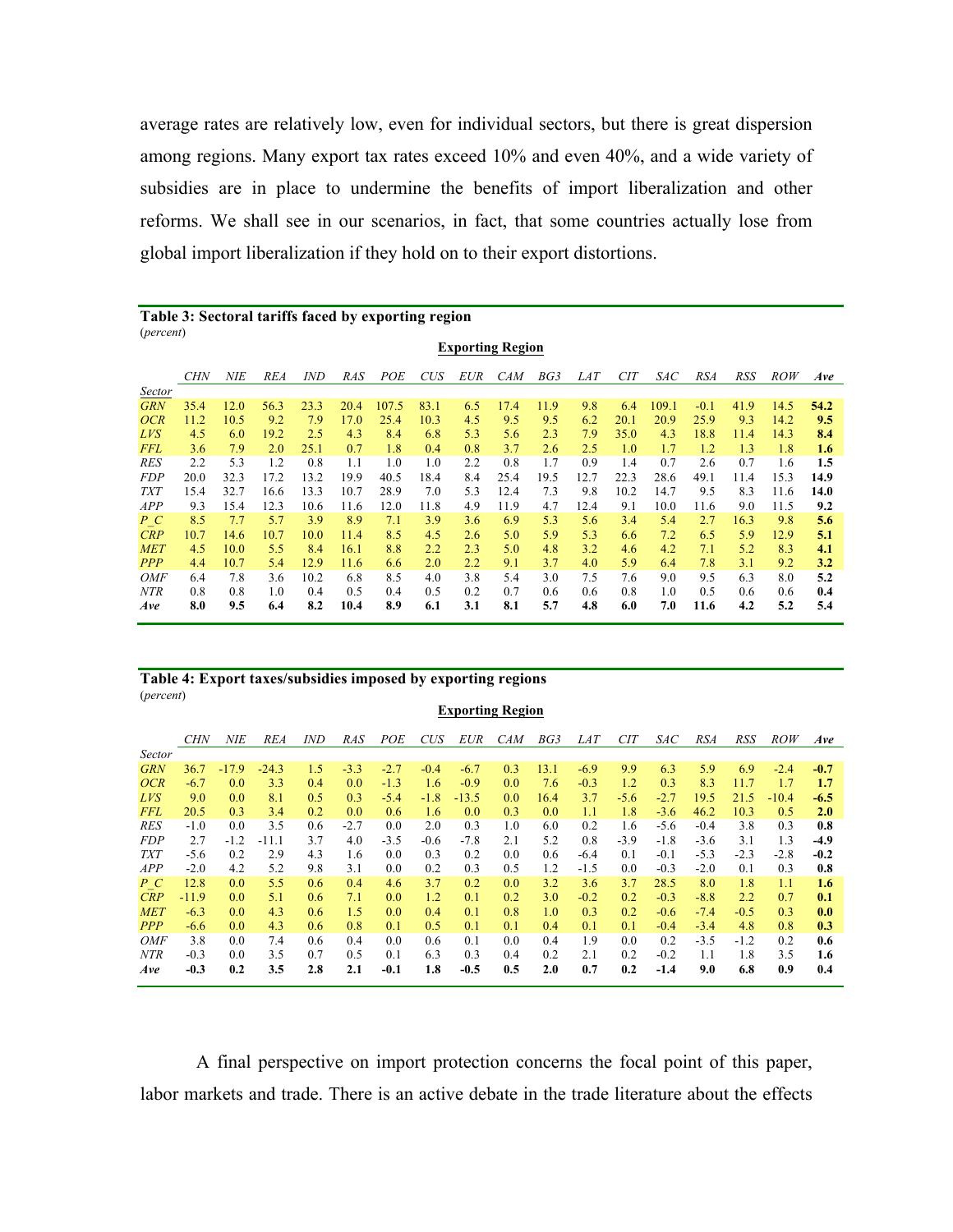of liberalization on relative wages.<sup>9</sup> In particular, several authors have found evidence that trade liberalization increases wage inequality. Robbins (1996) presented early evidence of this for Latin America, but his results are still controversial. Other evidence for Asia (Wood:1997), China (Jin, Sachs, and Warner:1996 and Benjamin, Brandt, Glewwe, and Li:1999), Mexico (Feenstra and Hanson:1997 and Hanson and Harrison:1999), Morocco (Currie and Harrison:1997, Deninger and Squire:1997), and Russia (Brainerd:1998) can best be described as mixed. Overall, rising inequality and trade liberalization often appear historically correlated and often not so, but a definitive causal link has not been empirically established in cross-country comparisons.<sup>10</sup>

Given this diversity of evidence, it is not surprising that a variety of theories have arisen to explain these phenomena. Slaughter (2000) divides these into several generic categories, including effects driven by endowment differences, technological change, and prior patterns of import protection. In this section, we examine the latter argument, essentially that import protection arises from political economy, and thus that the predominate labor group enjoys higher net protection. In poor countries, this implies a protective bias in favor of activities intensive in unskilled labor. Such a bias has been documented for Mexico by Hanson and Harrison (1999) and for Morocco by Currie and Harrison (1997).<sup>11</sup>

Our own global database offers a good opportunity to contribute to this evidence, since we have nominal protection data by country and sector, and moreover our value added data are decomposed into Unskilled and Skilled labor. Table 5 presents our general calculations about the incidence of import protection upon labor value added, and indeed these results generally support the notion of a bias in favor of unskilled labor. Results for China and a few other countries are biased by import subsidies, but the overall estimates indicate a discernable, but relatively small bias in favor of protecting unskilled value added.

 $9<sup>9</sup>$  A recent and very able review of this material is Slaughter (2000), which has informed our own comments.

<sup>&</sup>lt;sup>10</sup> Among the more extensive comparisons are Szekely and Hilgert (1999), Deininger and Squire (1996).<br><sup>11</sup> It should be recalled, however, that unequal trade effects have not been conclusively demonstrated for the

latter country.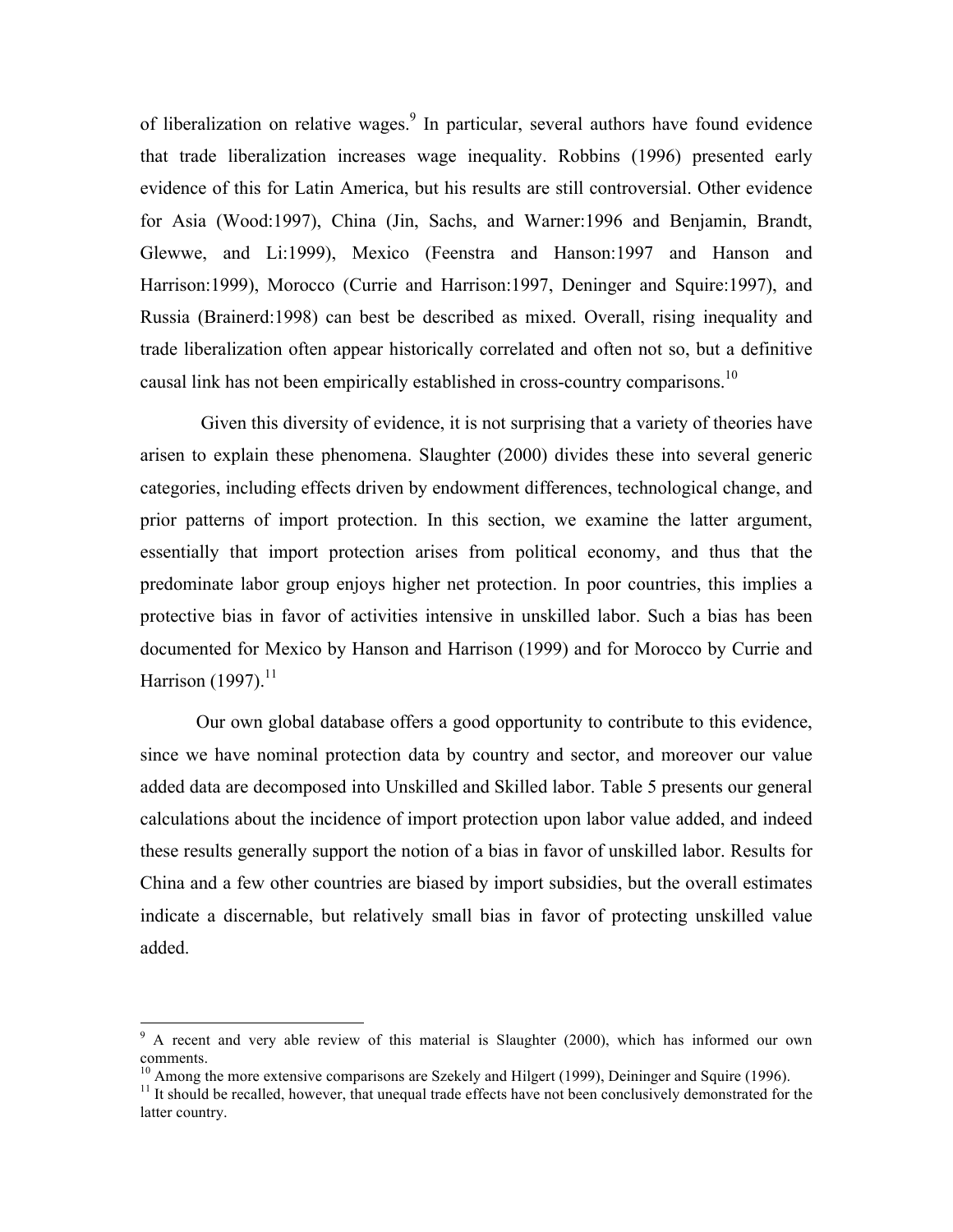## **Table 5: Labor Value Added and Import Protection Levels**

(all figures in percent)

|                                     |       | <b>Shares of Global:</b> |       | Dom Unsk  | <b>Average Tariff</b> |         | Average Simple <sup>12</sup> ERP |         |
|-------------------------------------|-------|--------------------------|-------|-----------|-----------------------|---------|----------------------------------|---------|
| <b>Region</b>                       | VA    | Unsk VA                  | Sk VA | in Lab VA | UnSk $VA$             | Sk VA   | UnSk VA                          | Sk VA   |
| 1 China                             | 2.13  | 6.14                     | 3.40  | 82.24     | $-0.57$               | $-0.02$ | $-0.91$                          | $-0.03$ |
| 2 Asian Tigers (HKG, KOR, SGP, TWN) | 3.10  | 5.94                     | 8.14  | 65.17     | 3.58                  | 0.05    | 4.59                             | 0.06    |
| 3 Rest of East Asia                 | 1.88  | 4.98                     | 3.23  | 79.80     | 4.13                  | 0.10    | 5.24                             | 0.13    |
| 4 India                             | 1.08  | 7.02                     | 4.14  | 81.30     | 4.76                  | 0.02    | 6.99                             | 0.03    |
| 5 Rest of South Asia                | 0.31  | 6.87                     | 4.32  | 80.32     | $-1.08$               | $-0.04$ | $-1.69$                          | $-0.06$ |
| 6 Japan Australia and New Zealand   | 19.54 | 6.25                     | 9.71  | 62.27     | 4.26                  | 0.12    | 4.79                             | 0.13    |
| 7 Western Europe                    | 31.15 | 7.15                     | 11.45 | 61.52     | 0.06                  | 0.01    | 0.06                             | 0.01    |
| 8 Canada and the United States      | 27.38 | 6.65                     | 11.19 | 60.38     | 0.00                  | 0.00    | 0.00                             | 0.00    |
| 9 Central America and the Caribbean | 0.31  | 5.63                     | 4.70  | 75.43     | $-0.48$               | $-0.02$ | $-0.61$                          | $-0.02$ |
| 10 Argentina, Brazil, and Mexico    | 4.40  | 5.27                     | 5.81  | 69.93     | 0.01                  | 0.00    | 0.01                             | 0.00    |
| 11 Rest of Latin America            | 1.10  | 4.65                     | 4.69  | 71.77     | $-0.29$               | $-0.01$ | $-0.44$                          | $-0.02$ |
| 12 CEA and FSU                      | 2.82  | 7.25                     | 7.17  | 72.15     | $-0.10$               | 0.00    | $-0.18$                          | $-0.01$ |
| 13 Southern Africa Customs Union    | 0.48  | 7.09                     | 8.78  | 67.44     | 0.02                  | 0.00    | 0.03                             | 0.00    |
| 14 Rest of Southern Africa          | 0.06  | 6.56                     | 4.25  | 79.82     | 0.70                  | 0.02    | 1.15                             | 0.04    |
| 15 Rest of Sub Saharan Africa       | 0.53  | 7.44                     | 3.88  | 83.10     | 2.87                  | 0.11    | 4.32                             | 0.17    |
| 16 Rest of the World                | 3.73  | 5.09                     | 5.15  | 71.71     | 0.26                  | 0.01    | 0.38                             | 0.01    |

<sup>12</sup> The term Simple ERR denotes the Effective Rate of Rate of Sandard by taking and share, not of industry account protection in the Protection in protection in protection in the protection in interestion in the Protection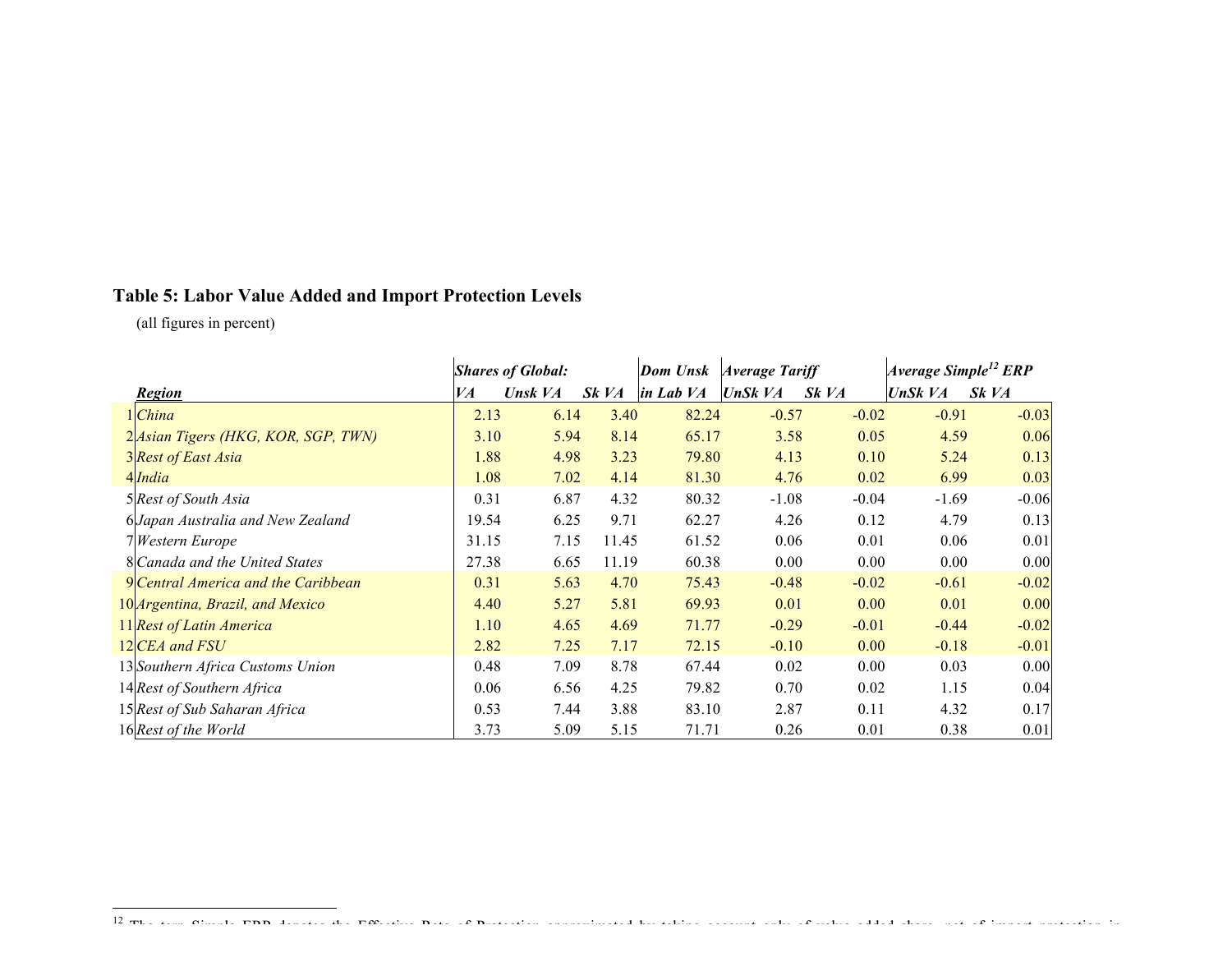The principal reason for this bias, and an important theme in interpreting relative wage results later in the paper, is the predominance of Skilled employmen nontradeable sectors.<sup>13</sup> The issue of nontradeables in labor value added has apparently not been directly addressed elsewhere in the literature. We believe it to be central explaining both the Unskilled protection bias and unequal wage adjustments to change trade regimes. As we shall argue later, however, the protection bias is too small to it explain the inequality effects, and we believe they are a direct consequence of tradeal nontradeable employment patterns.

## **4 Simulation Results**

In order to better ascertain the effects of more liberal trade regimes on income employment, and wages, we developed and implemented a variety of scenarios with global CGE model. In particular, for each of the fourteen regions, we examined the efof two types of trade liberalization:

- 1. unilateral liberalization of all imports by the region under consideration
- 2. liberalization of imports from this region by all of its trading partners

The latter is a market access scenario, where all thirteen other regions remove import barriers to the fourteenth region, holding their other bilateral trade regimes constant. These are extreme cases in the continuum of negotiated trade outcomes, but they of reference points that can be considered to bracket the effects we are interested in. Finally a globalization scenario was also considered as a reference, entailing removal of import barriers by all regions.

<sup>&</sup>lt;sup>13</sup> Our data indicate that, in most regions, more than 70% of skilled labor is employed in the Nontrade sector.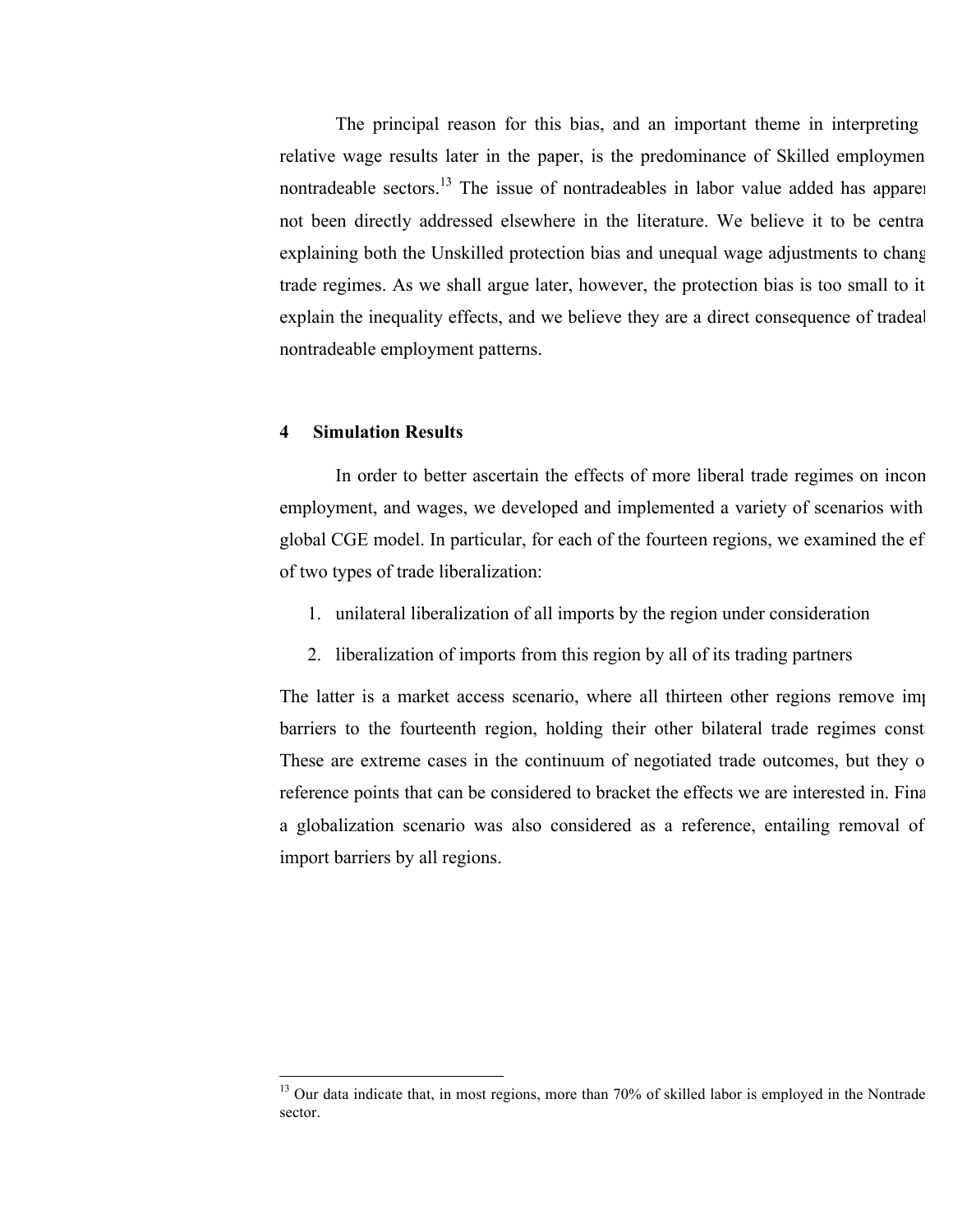|                                         | Unilat. | <b>Market</b> |             | Full    |            |
|-----------------------------------------|---------|---------------|-------------|---------|------------|
| <b>Region</b>                           | Lib.    | <b>Access</b> | <b>Both</b> |         | Multi-lat. |
| $1$ China                               |         | 0.70          | 0.49        | 1.08    | 0.99       |
| 2 Asian Tigers (HKG, KOR, SGP, TWN)     |         | 0.43          | 0.13        | 0.55    | 0.52       |
| <b>3</b> Rest of East Asia              |         | 0.48          | 0.14        | 0.54    | 0.55       |
| 4India                                  |         | 0.68          | 0.40        | 1.01    | 0.89       |
| 5Rest of South Asia                     |         | 2.65          | 1.08        | 3.54    | 3.59       |
| 6Japan Australia and New Zealand        |         | 0.56          | 0.08        | 0.60    | 0.66       |
| 7Western Europe                         |         | 0.05          | $-0.06$     | $-0.03$ | 0.02       |
| 8 Canada and the United States          |         | 0.00          | $-0.04$     | $-0.03$ | $-0.04$    |
| 9 Central America and the Caribbean     |         | 0.30          | 0.35        | 0.58    | 0.51       |
| 10 <i>Argentina, Brazil, and Mexico</i> |         | 0.09          | 0.08        | 0.14    | 0.13       |
| 11 Rest of Latin America                |         | 0.21          | 0.09        | 0.25    | 0.26       |
| 12CEA and FSU                           |         | 0.10          | 0.03        | 0.08    | 0.08       |
| 13 Southern Africa Customs Union        |         | 0.09          | 0.05        | 0.09    | 0.19       |
| 14 Rest of Southern Africa              |         | 0.41          | $-0.78$     | $-0.57$ | $-0.38$    |
| 15 Rest of Sub Saharan Africa           |         | 0.49          | 0.13        | 0.57    | 0.61       |
| 16Rest of the World                     |         | 0.49          | 0.12        | 0.55    | 0.58       |

## **Table 6:Real GDP at Market Price (percent changes)**

Table 6 presents real GDP changes for each of the four trade scenarios and all sixteen regions. Generally speaking, and as theory would dictate, trade liberalization is beneficial to the global economy, although Canada and the United States experience negligible losses under multilateral liberalization. The more substantial loss for the Rest of Southern Africa arises as a second-best outcome, this because the region has relatively high export taxes in primary and energy sectors. These results also indicate that all regions would benefit from unilateral liberalization, indicating the absence of free-rider problems as an impediment to trade negotiations. While these results are interesting, their comparative statich nature limits the scope for aggregate growth dividends from globalization.

For this reason, we prefer to focus on compositional adjustments in the present analysis. Sectoral trade, output, and employment shifts delineate sharper structural adjustments to the removal of trade distortions. Consider trade flows, which are depicted in bilateral terms in Tables 7 (value) and 8 (percentage) below.<sup>14</sup> Although there are significant increases in overall global trade (even in this comparative static context), trade

<sup>&</sup>lt;sup>14</sup> It should be noted here that diagonal elements are zero for single countries but nonzero for regions, where they capture changes in intra-regional trade.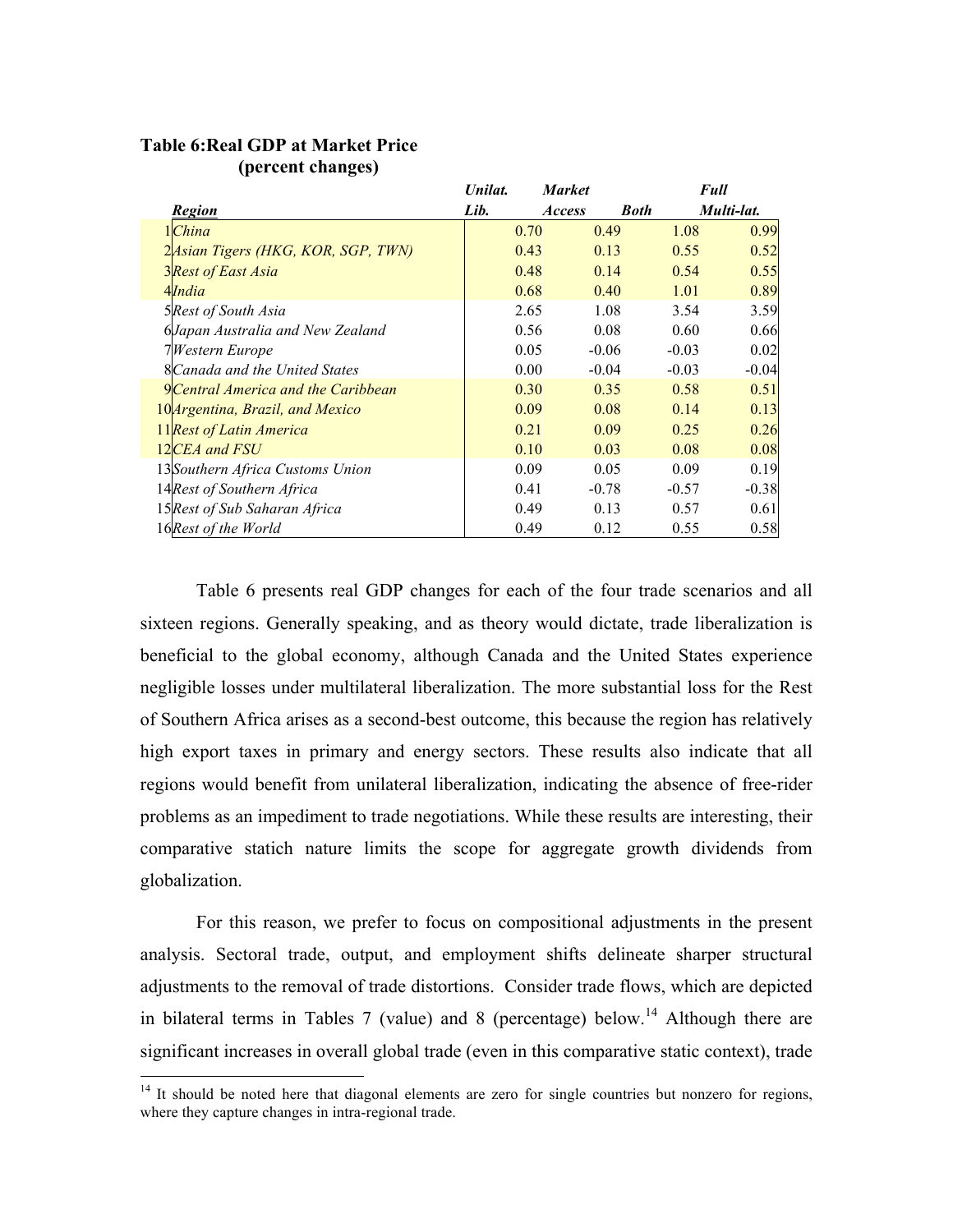diversion is apparent in several trade linkages and percent changes in bilateral trade are very diverse. For larger regions, trade adjustments are not necessarily small in percentage terms because the prior dispersion of inward and outward protection was significant. Consider China, for example, whose total trade adjustment is about two-thirds that of Canada and the US, while its average percent change in bilateral trade is three times that of CUS because of higher average and more unequal tariffs. These figures imply that structural adjustments ensuing from globalization will fall very unequally upon the regions. Part of this is the responsibility of the region in question, because of its historically high average protection and/or tariff dispersion. Part of the necessary adjustment, however, is imposed upon them by trading partners removing protection, an implicit cost of new market access.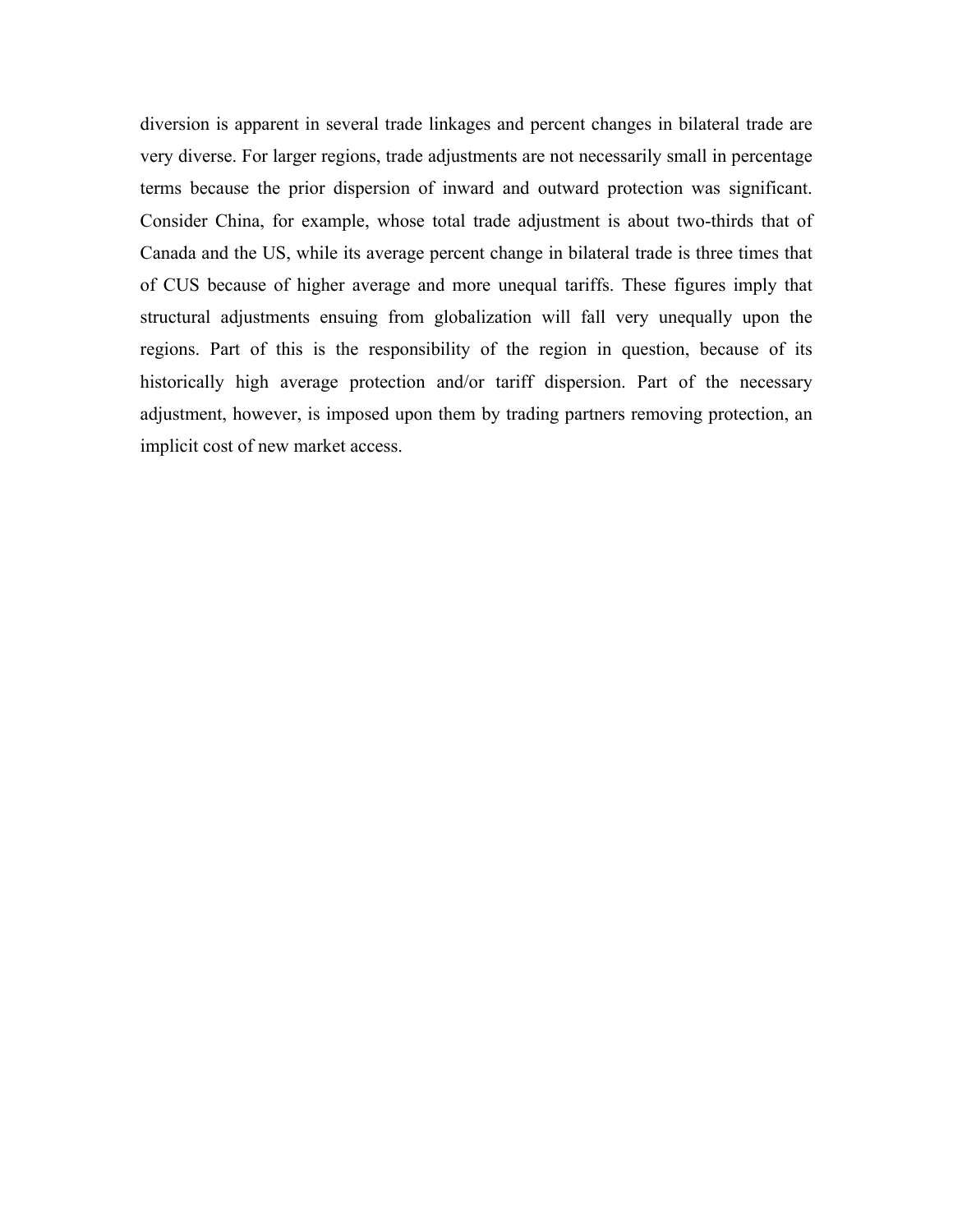**Table 7: Change in bilateral trade flows—Full multilateral liberalization compared to baseline** (*Billions of current 1995 dollars*)

|              | <b>CHN</b> | NIE  | <b>REA</b> | <i>IND</i> | <b>RAS</b> | POE  | CUS    | <i>EUR</i> | <b>CAM</b> | BG3    | <i>LAT</i> | <b>CIT</b> | SAC | <b>RSA</b> | <b>RSS</b> | <b>ROW</b> | <b>Total</b> |
|--------------|------------|------|------------|------------|------------|------|--------|------------|------------|--------|------------|------------|-----|------------|------------|------------|--------------|
| Exporter     |            |      |            |            |            |      |        |            |            |        |            |            |     |            |            |            |              |
| <b>CHN</b>   | 0.0        | 4.0  | 1.7        | 0.6        | 1.2        | 7.3  | 9.4    | 8.4        | 0.5        | 0.9    | 0.4        | 1.1        | 0.4 | 0.1        | 0.6        | 2.8        | 39.2         |
| <b>NIE</b>   | 19.0       | 1.6  | 3.8        | 1.3        | 1.1        | 3.6  | 5.0    | 2.7        | 0.3        | 1.2    | 0.3        | 0.7        | 0.2 | 0.1        | 0.1        | 3.2        | 44.3         |
| <b>REA</b>   | 1.2        | 3.4  | 1.8        | 0.8        | 0.8        | 2.5  | 4.0    | 3.7        | 0.1        | 0.3    | 0.0        | 0.3        | 0.1 | 0.1        | 0.3        | 2.5        | 22.0         |
| <b>IND</b>   | 0.2        | 0.7  | 0.6        | 0.0        | 0.4        | 0.7  | 1.6    | 3.0        | 0.0        | 0.2    | 0.1        | 0.3        | 0.1 | 0.1        | 0.2        | 0.7        | 8.9          |
| <b>RAS</b>   | 0.2        | 0.5  | 0.1        | 0.1        | 0.2        | 0.3  | 2.5    | 3.0        | 0.0        | 0.1    | 0.0        | 0.1        | 0.0 | 0.0        | 0.1        | 0.5        | 7.8          |
| POE          | 9.9        | 9.9  | 7.6        | 1.1        | 0.8        | 9.5  | 8.6    | 9.7        | 0.2        | 1.2    | 0.5        | 0.4        | 0.7 | 0.1        | 0.5        | 1.8        | 62.5         |
| <b>CUS</b>   | 0.5        | 13.4 | 2.9        | 1.1        | $-0.2$     | 26.0 | $-1.4$ | 6.6        | 1.4        | $-0.9$ | 1.1        | 0.5        | 0.2 | 0.1        | 0.1        | 0.3        | 51.7         |
| <b>EUR</b>   | 5.7        | 6.7  | 1.2        | 2.1        | 1.0        | 6.9  | 12.1   | $-22.1$    | 0.7        | 4.7    | 0.9        | 8.3        | 0.8 | 0.6        | 1.4        | 8.8        | 39.6         |
| CAM          | 0.1        | 0.1  | 0.0        | 0.0        | 0.0        | 0.3  | 2.1    | 1.3        | 0.6        | 0.2    | 0.2        | 0.0        | 0.0 | 0.0        | 0.0        | 0.0        | 4.8          |
| BG3          | 0.2        | 0.4  | 0.6        | 0.4        | 0.2        | 0.5  | 1.8    | 4.8        | 0.3        | 2.3    | 1.2        | 0.1        | 0.1 | 0.1        | 0.1        | 0.2        | 13.3         |
| <i>LAT</i>   | 0.0        | 0.2  | 0.0        | 0.0        | 0.0        | 0.0  | 1.5    | 1.9        | 0.4        | 1.0    | 0.9        | 0.0        | 0.0 | 0.0        | 0.0        | 0.0        | 5.8          |
| <b>CIT</b>   | 0.2        | 0.6  | 0.2        | 0.4        | 0.1        | 0.8  | 0.7    | 8.0        | 0.0        | 0.1    | 0.0        | 2.8        | 0.0 | 0.0        | 0.0        | 1.7        | 15.8         |
| SAC          | 0.1        | 0.2  | 0.5        | 0.1        | 0.0        | 0.6  | 0.1    | 0.7        | 0.0        | 0.0    | 0.0        | 0.0        | 0.0 | 0.2        | 0.1        | 0.0        | 2.7          |
| <b>RSA</b>   | 0.0        | 0.0  | 0.0        | 0.0        | 0.0        | 0.0  | 0.0    | 1.6        | 0.0        | 0.0    | 0.0        | 0.0        | 0.0 | 0.0        | 0.0        | 0.0        | 1.7          |
| RSS          | 0.0        | 0.1  | 0.2        | $-0.1$     | 0.1        | 0.1  | 0.8    | 1.6        | 0.0        | 0.5    | 0.1        | 0.0        | 0.0 | 0.0        | 0.1        | 0.1        | 3.7          |
| ROW          | 0.4        | 1.9  | 0.6        | 0.5        | 1.5        | 1.6  | 3.6    | 9.8        | 0.0        | 1.5    | 0.1        | 1.4        | 0.1 | 0.1        | 0.2        | 3.1        | 26.3         |
| <b>Total</b> | 37.9       | 43.7 | 21.6       | 8.4        | 7.4        | 60.7 | 52.4   | 44.7       | 4.7        | 13.2   | 5.8        | 16.1       | 2.7 | 1.7        | 3.6        | 25.8       | 350.3        |

#### **Table 8: Change in bilateral trade flows—Full multilateral liberalization compared to baseline** (*percent of baseline*)

|            |            |        |            |         |         |        |            |            | <b>Importing Region</b> |        |            |            |      |            |        |            |      |
|------------|------------|--------|------------|---------|---------|--------|------------|------------|-------------------------|--------|------------|------------|------|------------|--------|------------|------|
|            | <b>CHN</b> | NIE    | <b>REA</b> | IND     | RAS     | POE    | <b>CUS</b> | <b>EUR</b> | <b>CAM</b>              | BG3    | <i>LAT</i> | <b>CIT</b> | SAC  | <b>RSA</b> | RSS    | <b>ROW</b> | Ave  |
| Exporter   |            |        |            |         |         |        |            |            |                         |        |            |            |      |            |        |            |      |
| <b>CHN</b> | 0.0        | 13.1   | 19.1       | 46.0    | 63.1    | 15.9   | 18.5       | 17.4       | 29.2                    | 29.4   | 17.1       | 25.3       | 37.3 | 26.0       | 33.7   | 30.9       | 18.7 |
| <b>NIE</b> | 34.2       | 2.8    | 7.7        | 31.5    | 33.7    | 5.1    | 4.7        | 3.8        | 6.8                     | 17.8   | 8.1        | 10.5       | 10.0 | 19.2       | 3.5    | 18.0       | 9.6  |
| <b>REA</b> | 15.8       | 6.9    | 13.6       | 42.1    | 37.3    | 4.9    | 8.1        | 9.0        | 14.6                    | 11.9   | 3.1        | 9.4        | 14.6 | 28.0       | 23.4   | 23.2       | 9.3  |
| <b>IND</b> | 30.3       | 19.8   | 24.4       | 0.0     | 26.9    | 16.3   | 23.6       | 24.3       | 31.3                    | 43.8   | 24.3       | 24.4       | 30.3 | 29.5       | 27.6   | 19.1       | 23.0 |
| <b>RAS</b> | 35.9       | 34.9   | 23.8       | 65.8    | 62.0    | 22.1   | 53.8       | 43.6       | 35.4                    | 36.7   | 11.3       | 26.8       | 25.5 | 35.0       | 44.1   | 32.7       | 41.7 |
| POE        | 28.6       | 7.9    | 12.2       | 26.3    | 30.4    | 22.8   | 5.8        | 10.2       | 9.0                     | 12.7   | 11.1       | 7.5        | 20.5 | 18.2       | 14.3   | 9.1        | 11.1 |
| <b>CUS</b> | 2.5        | 14.7   | 9.1        | 26.7    | $-7.8$  | 22.4   | $-0.5$     | 3.0        | 9.5                     | $-1.3$ | 5.1        | 4.1        | 4.5  | 10.1       | 3.6    | 0.8        | 5.6  |
| <b>EUR</b> | 20.5       | 8.7    | 2.1        | 15.5    | 15.6    | 8.0    | 5.6        | $-1.4$     | 7.0                     | 14.2   | 5.4        | 7.1        | 5.0  | 12.7       | 6.9    | 6.1        | 1.6  |
| <b>CAM</b> | 12.4       | 4.3    | $-0.2$     | $-15.1$ | $-12.2$ | 9.7    | 14.5       | 12.6       | 20.8                    | 15.3   | 11.4       | 6.0        | 4.0  | 6.2        | $-8.9$ | $-1.6$     | 12.5 |
| BG3        | 11.6       | 10.7   | 20.0       | 53.1    | 25.1    | 6.2    | 2.2        | 18.5       | 10.3                    | 18.4   | 10.7       | 5.8        | 7.0  | 25.7       | 10.4   | 3.9        | 8.3  |
| <i>LAT</i> | $-1.8$     | 6.7    | $-3.2$     | 14.2    | $-21.6$ | 0.4    | 6.9        | 12.1       | 12.6                    | 15.4   | 11.1       | 0.8        | 3.5  | 8.6        | $-5.0$ | $-0.6$     | 8.3  |
| <b>CIT</b> | 4.3        | 7.0    | 4.2        | 30.4    | 26.8    | 5.6    | 5.4        | 8.1        | 3.5                     | 5.3    | 2.8        | 9.2        | 6.7  | 10.1       | 5.6    | 13.1       | 8.1  |
| SAC        | 33.4       | 8.7    | 65.5       | 29.4    | 14.1    | 14.6   | 2.7        | 6.1        | 7.9                     | 4.5    | 1.5        | 3.7        | 0.0  | 9.1        | 13.1   | 3.1        | 9.5  |
| <b>RSA</b> | 2.9        | $-0.8$ | $-6.7$     | $-1.1$  | 12.9    | $-6.0$ | 1.3        | 32.9       | 2.7                     | 12.5   | 4.2        | $-0.1$     | 11.3 | 8.9        | 2.5    | 3.0        | 14.1 |
| RSS        | 5.4        | 7.4    | 14.4       | $-6.9$  | 66.4    | 5.3    | 8.6        | 8.1        | 7.1                     | 52.1   | 12.6       | 5.8        | 5.5  | 21.2       | 19.0   | 8.0        | 9.4  |
| <i>ROW</i> | 11.5       | 7.3    | 5.4        | 9.1     | 47.7    | 3.5    | 12.4       | 10.0       | 12.7                    | 33.4   | 4.2        | 19.5       | 4.0  | 17.8       | 14.0   | 14.8       | 10.1 |
| Ave        | 23.6       | 9.0    | 8.8        | 21.7    | 28.4    | 12.1   | 5.1        | 1.9        | 10.5                    | 8.6    | 7.7        | 8.4        | 8.5  | 14.2       | 9.8    | 9.0        | 6.2  |

Relative wage results for our scenarios are presented in Table 9 below, and two salient features are immediately apparent. Firstly, economywide average real wages rise in the vast majority of regions and scenarios (45 of 48), regardless of whether regions liberalize unilaterally, respond to market opening by their trading partners, or participate in a global liberalization process. Indeed, most of the cases where real wages decline of

#### **Importing Region**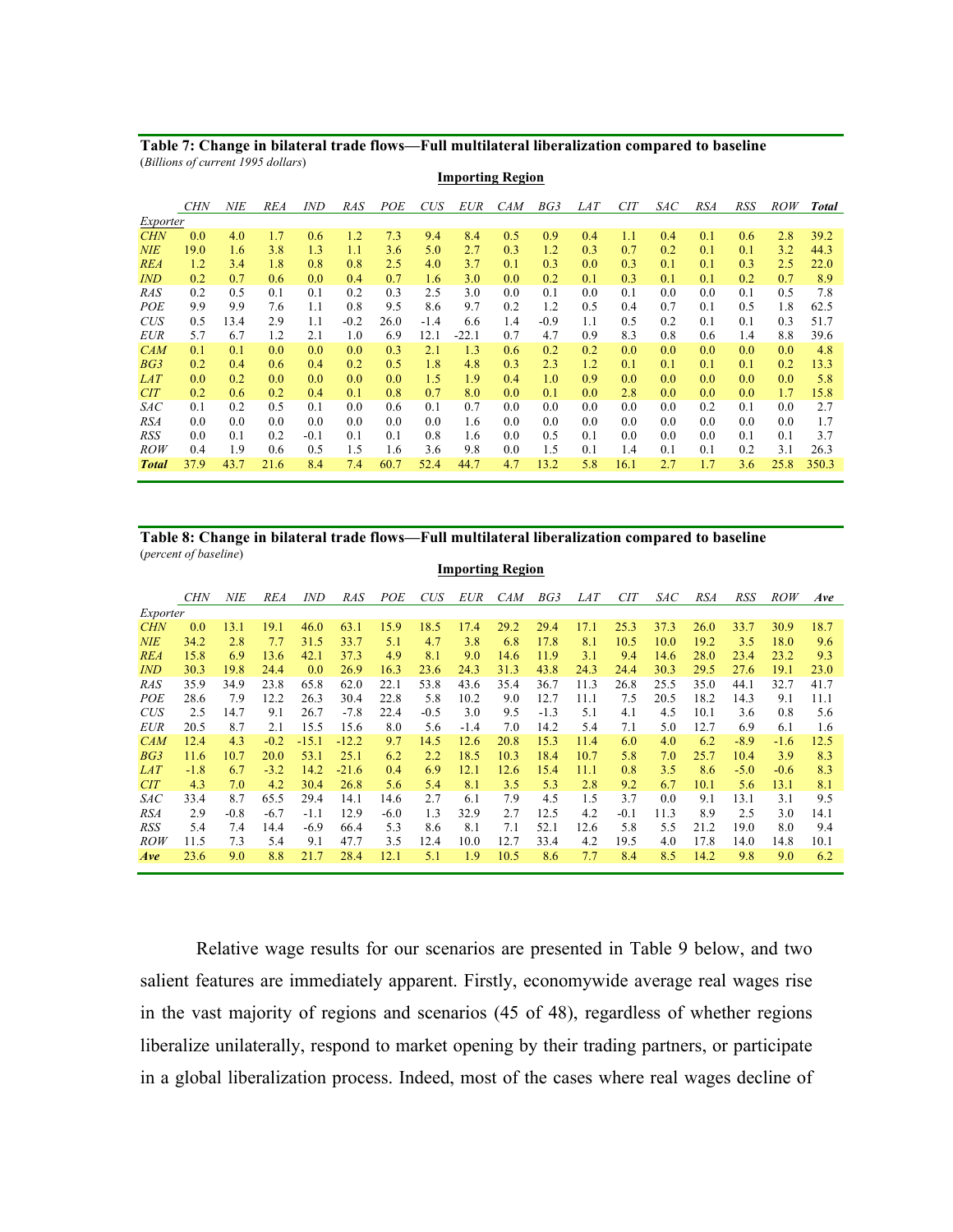average are traceable to residual export distortions.<sup>15</sup> Secondly, and of special relevance to the issue of trade liberalization and equity, real wages of unskilled workers improve relative to those of skilled workers, again in a decisive majority of cases (38 of 48). Thus our results support the conclusions that globalization is beneficial both to the average worker in absolute terms and to the poor worker in relative terms.

The overall improvement in average real wages probably does not require much elaboration, being the result of classical efficiency gains from trade. In the case of multilateral liberalization average wages (Column 11) rise in every region, in some by more than 10%. It is noteworthy, moreover, that some magnitudes are as large as they are in a comparative static framework, and also that they are so pervasive despite the presence of terms-of-trade adjustments. It is worth recalling again that we have ignored NTBs and export liberalization in these experiments, so the ultimate long term benefits of more liberal global trade could be much greater.

In order to better elucidate the forces at work in determining relative wages between countries, we have included information on real exchange rate adjustment in Table 9. Interpreted as the purchasing power of nontradeable goods in the domestic economy, this variable moves in the expected directions under the first two scenarios. When a country liberalizes unilaterally, the real exchange rate must depreciate in the face of lower import prices. When market access occurs, external demand pulls drive this variable up, following a Dutch Disease type of adjustment that drives up the price of nontradeables.

The significance of the real exchange rate for relative wages hinges upon the composition of employment between tradeable and nontradeable sectors. In particular, skilled labor is highly concentrated in the latter sectors, so their relative wage can be expected generally to move in the same direction as the real exchange rate. This intuition is borne out for large adjustments under both unilateral liberalization and market access, but the effect is more ambiguous in the multilateral case. In particular, wage inequality generally falls with the real exchange rate and rises when it does. Specifically, unskilled wages rise more that skilled ones under unilateral liberalization and skilled wages rise

<sup>&</sup>lt;sup>15</sup> This is the case for the African regions reporting real wage declines.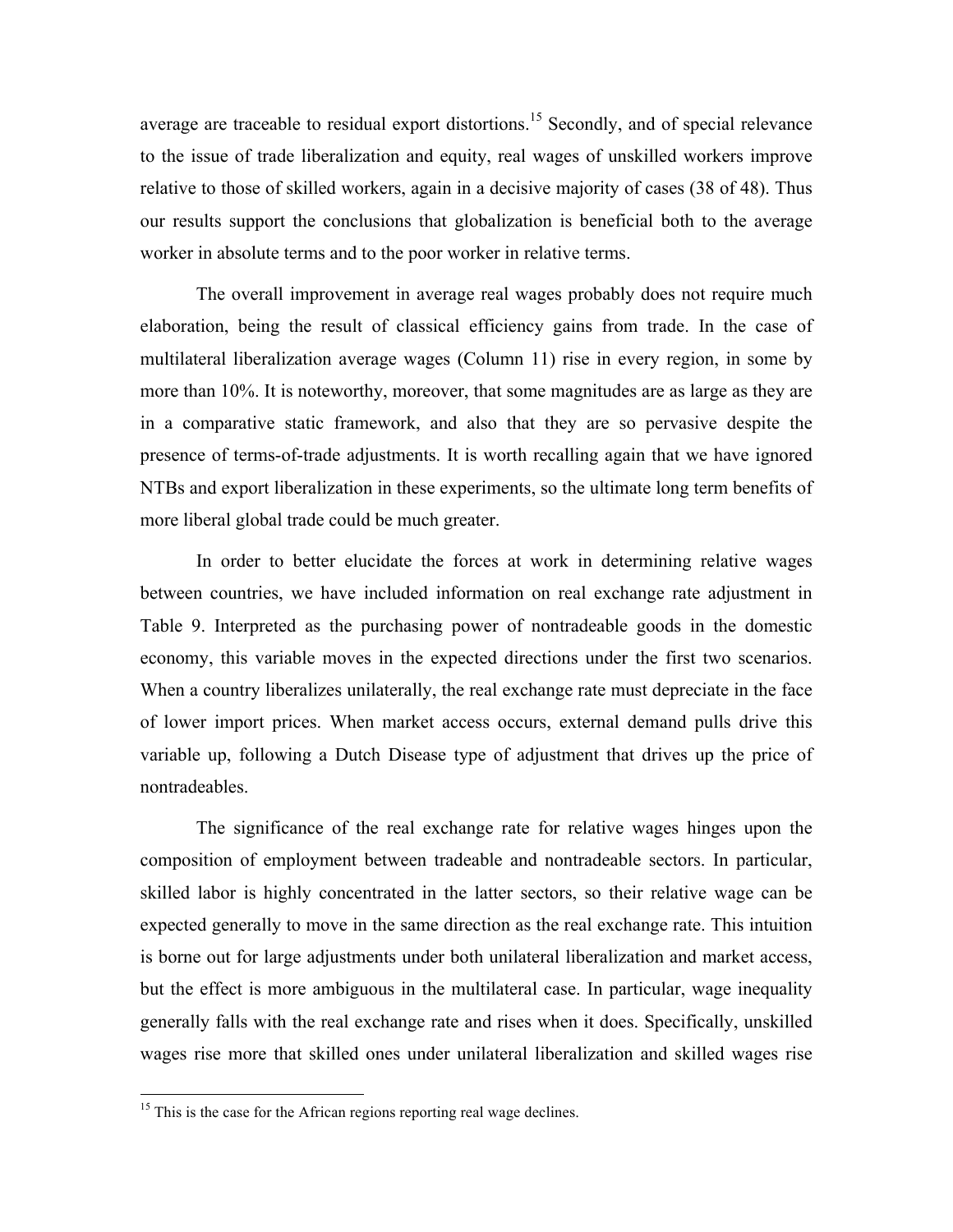more under market access. Fortunately, the benefits to both labor groups are approximately additive from the first two to the third scenario. This yields net positive real wages changes in the aggregate and, for most countries, for both labor groups. A few countries, however, still experience a net depreciation in the real exchange rate, and this reduces wage inequality by lowering skilled labor's real wages.

For the OECD concerns about international wage convergence, we can offer little real support. Firstly, real wages for unskilled workers increase in all regions in response to globalization, so there is no absolute convergence between unskilled wages in high and low income economies. Some relative convergence is probable, since the percent increases are greater in the more trade-dependent developing countries, but these different growth rates are unlikely to lead to income parity in the foreseeable future. As far as sustainable international wage differentials are concerned, OECD and other countries can better influence these with domestic policies, especially those targeted as human capital formation, than with trade policies. Ultimately, the only long term justification for wage differences is productivity differences.

Domestically, wage convergence is one of the main results of our analysis, indicating that trade reduces domestic wage inequality in most countries. For the multilateral scenario, the regions including Japan and Europe are the only ones experiencing rising wage inequality. This might be viewed as desirable in developing or developed countries, depending upon one's social or political agenda. The importance of this conclusion for us is that this evidence contradicts the findings of others that trade aggravates inequality. The main message of our paper, however, is that globalization appears to increase average wages in all regions, particularly among unskilled workers, and is thus a primary instrument for poverty alleviation.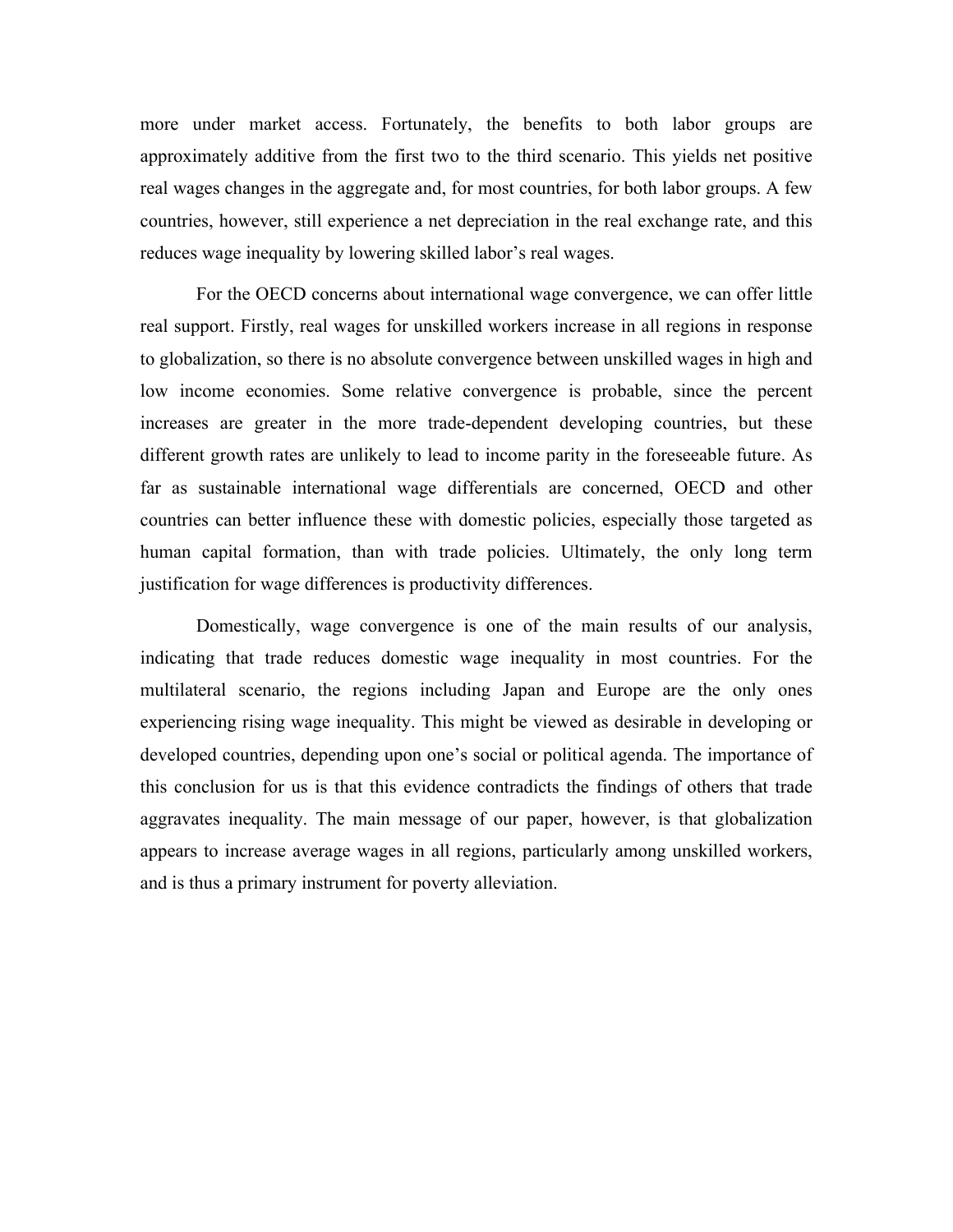# **Table 9: Adjustments in Real Wages and the Real Exchange Rate**

**(all figures in percent)**

|                                     |      |          | 3                                |                                   |                      | 6              |         | 8                           | 9     | 10                                 | 11    | 12                     |
|-------------------------------------|------|----------|----------------------------------|-----------------------------------|----------------------|----------------|---------|-----------------------------|-------|------------------------------------|-------|------------------------|
|                                     |      |          | <b>Unilateral Liberalization</b> |                                   | <b>Market Access</b> |                |         |                             |       | <b>Multilateral Liberalization</b> |       |                        |
| <b>Region</b>                       |      |          |                                  | Unsk Skilled Average Real ER Unsk |                      | <b>Skilled</b> |         | <b>Average Real ER Unsk</b> |       | <b>Skilled</b>                     |       | <b>Average Real ER</b> |
| 1 China                             | 3.75 | $-1.40$  | 2.83                             | $-6.34$                           | 1.99                 | 6.88           | 2.86    | 4.62                        | 5.97  | 5.18                               | 5.83  | $-2.03$                |
| 2 Asian Tigers (HKG, KOR, SGP, TWN) | 2.5  | 2.5      | 2.5                              | $-7.70$                           | 3.9                  | 3.0            | 3.6     | 9.36                        | 6.5   | 5.3                                | 6.1   | 1.02                   |
| 3 Rest of East Asia                 | 2.87 | $-5.49$  | 1.18                             | $-15.68$                          | 3.02                 | 1.71           | 2.76    | 7.74                        | 5.59  | $-3.94$                            | 3.66  | $-8.91$                |
| 4 <i>India</i>                      | 1.79 | $-10.75$ | $-0.55$                          | $-16.68$                          | 1.09                 | 5.93           | 1.99    | 9.17                        | 3.04  | $-4.91$                            | 1.55  | $-8.49$                |
| 5 Rest of South Asia                | 9.12 | 3.54     | 8.02                             | $-0.84$                           | 2.69                 | 2.49           | 2.65    | 17.61                       | 11.93 | 3.80                               | 10.33 | 16.43                  |
| 6 Japan Australia and New Zealand   | 1.06 | 6.26     | 3.02                             | $-3.85$                           | 0.85                 | 1.46           | 1.08    | 7.87                        | 1.66  | 8.33                               | 4.18  | 3.20                   |
| 7 Western Europe                    | 0.35 | 0.94     | 0.58                             | $-2.02$                           | 0.74                 | 0.50           | 0.65    | 9.76                        | 1.03  | 1.43                               | 1.18  | 6.84                   |
| 8 Canada and the United States      | 0.16 | 0.27     | 0.21                             | $-3.51$                           | 0.46                 | $-1.07$        | $-0.14$ | 5.79                        | 0.64  | $-0.55$                            | 0.17  | 1.69                   |
| 9 Central America and the Caribbean | 3.72 | $-2.41$  | 2.21                             | $-3.96$                           | 3.77                 | $-5.60$        | 1.47    | 4.29                        | 7.01  | $-8.15$                            | 3.29  | $-0.09$                |
| 10 Argentina, Brazil, and Mexico    | 0.63 | $-0.94$  | 0.16                             | $-7.57$                           | 0.65                 | $-0.14$        | 0.41    | 4.55                        | 1.14  | $-1.29$                            | 0.41  | $-3.70$                |
| 11 Rest of Latin America            | 1.39 | $-0.64$  | 0.82                             | $-3.69$                           | 1.16                 | $-0.20$        | 0.77    | 5.08                        | 2.35  | $-0.72$                            | 1.48  | 1.01                   |
| 12 CEA and FSU                      | 1.24 | $-0.73$  | 0.70                             | $-3.01$                           | 1.49                 | 0.51           | 1.22    | 8.97                        | 2.42  | $-0.34$                            | 1.65  | 5.77                   |
| 13 Southern Africa Customs Union    | 0.85 | $-0.45$  | 0.42                             | $-2.57$                           | 1.71                 | $-0.81$        | 0.89    | 12.23                       | 2.62  | $-1.62$                            | 1.24  | 9.17                   |
| 14 Rest of Southern Africa          | 2.92 | 0.42     | 2.42                             | $-3.89$                           | 11.01                | 2.52           | 9.30    | 5.90                        | 14.35 | 1.77                               | 11.81 | 1.75                   |
| 15 Rest of Sub Saharan Africa       | 1.30 | $-7.78$  | $-0.23$                          | $-1.21$                           | 1.67                 | 2.86           | 1.87    | 2.34                        | 3.10  | $-5.11$                            | 1.71  | 1.15                   |
| 16 Rest of the World                | .62  | $-2.80$  | 0.37                             | $-1.74$                           | 1.58                 | 0.91           | 1.39    | 4.43                        | 2.95  | $-2.19$                            | 1.49  | 2.62                   |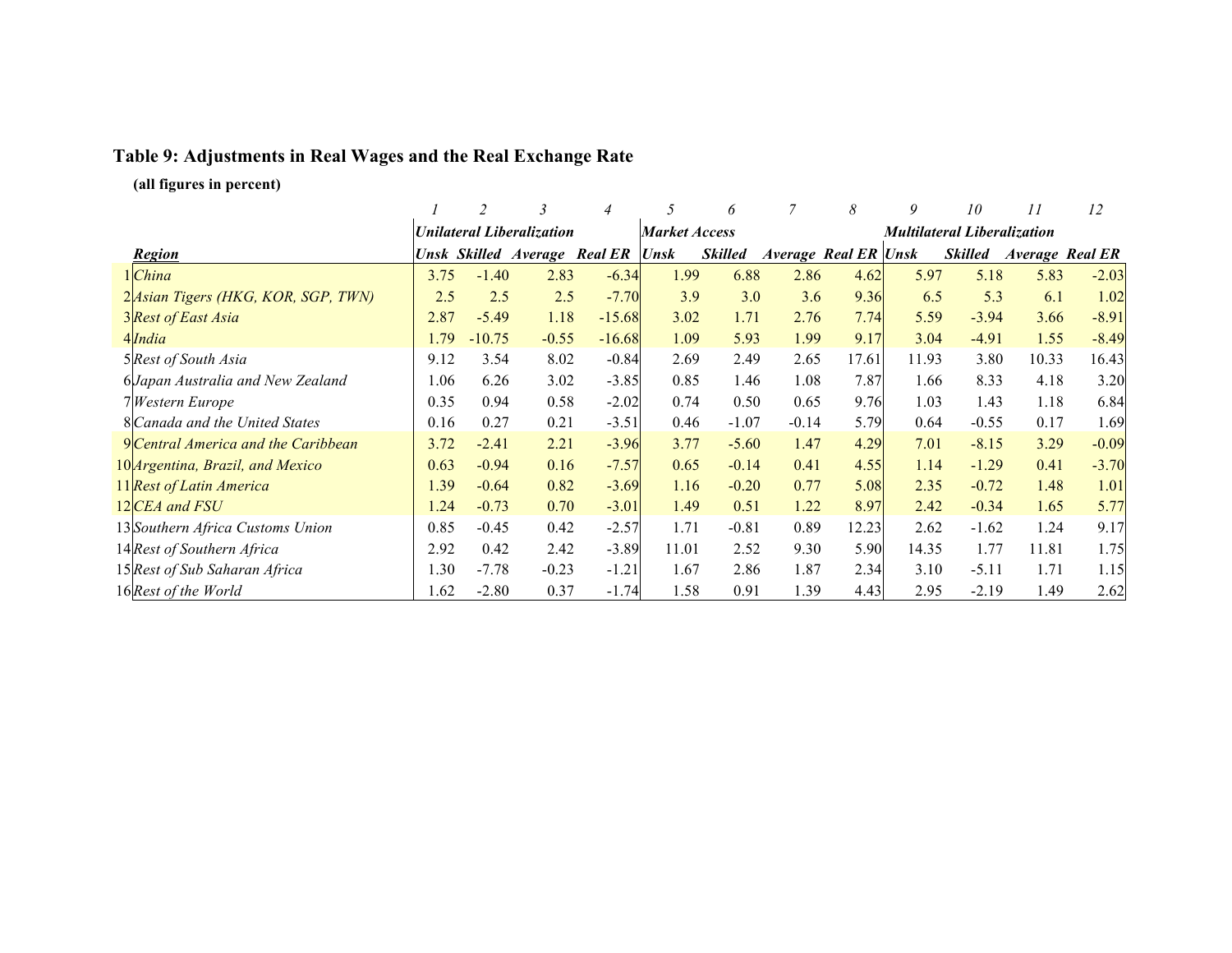## **5 Conclusions and Extensions**

This paper uses a global general equilibrium model to examine the effects of more liberal trading arrangements on wages of workers. Our general findings are that, for the sixteen regions delineated in this analysis, more open multilateral trade increases average wages in all regions. Secondly, we find that this kind of trade liberalization is much more likely to reduce wage inequality between unskilled and skilled workers than to increase it. This result stands in sharp contrast to a variety of studies that have attempted to link trade expansion and increased inequality. The most plausible explanation of the latter results, in light of ours, is that liberalization in these case studies was too incomplete to confer efficiency gains evenly across the economy.

The approach taken in this study highlighted the dichotomy between tradable and nontradeable production, particularly in the context of sectoral employment. In most countries, the majority of skilled workers are employed in the latter activities, and thus enjoy no direct trade protection nor suffer import competition. This fact complicates the interpretation of linkages between trade and relative wages, and the real exchange rate emerges in an essential way here. Countries that experience sharp rises in the real exchange rate under liberalization, with very high skilled employment in nontradeables, see skilled relative wages rise in a process resembling Dutch Disease. However, for most countries, this secular scarcity problem is offset by efficiency gains and factor shifts.

On an international basis, we do not see evidence of the kind of wage convergence often cited in OECD labor-protection arguments. Indeed, under multilateral liberalization, the real wages of unskilled workers rise in every region. Rates of increase do differ between regions, depending mainly on trade shares and prior protection levels, but this is a much more gradualist concept of convergence. Domestically, our results about reduced wage inequality certainly imply convergence, but surely this outcome cannot be used to justify trade distortions.

Extensions of the present analysis are already under way, embedding the model in a dynamic context and examining a wider universe of policy scenarios. The latter include more liberal export policies and consideration of the role of NTBs. In addition, we are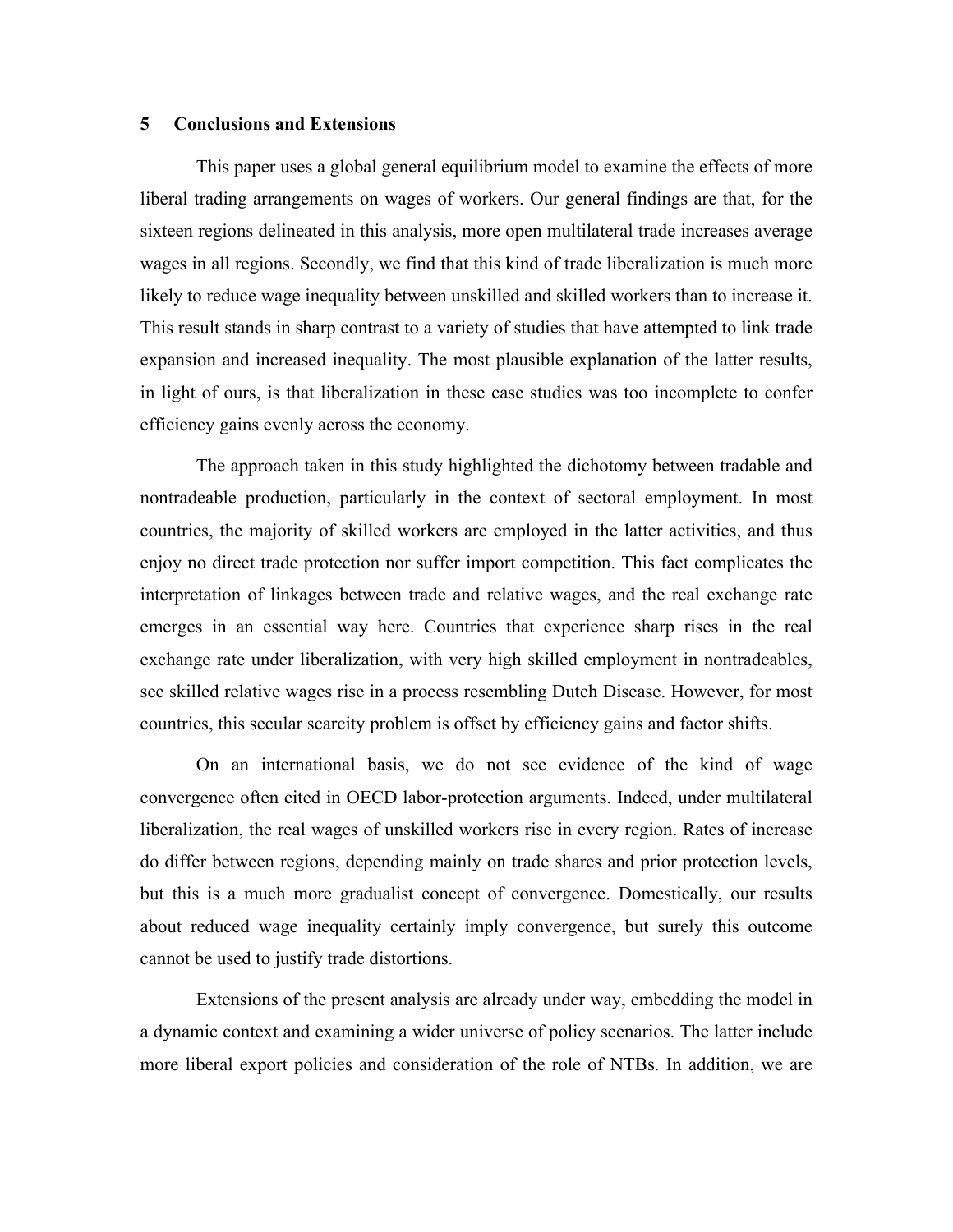examining the potential effects of endogenous growth factors to amplify and reallocate gains from more open multilateral trade relations.

## **6 References**

- Armington, Paul (1969), "A Theory of Demand for Products Distinguished by Place of Production," *IMF Staff Papers*, Vol. 16, pp. 159-178.
- Benjamin, Dwayne, Loren Brandt, Paul Glewwe, and Guo Li. 1999. "Markets, Human Capital, and Inequality: Evidence From Rural China." Mimeograph.
- Brainerd, Elizabeth. 1998. "Winners and Losers in Russia's Economic Transition." *American Economic Review*, 88, No. 5, December, pp. 1094-1116.
- Burniaux, Jean-Marc, and Dominique van der Mensbrugghe (1994), "The RUNS Global Trade Model," *Economic & Financial Modelling*, Autumn/Winter, pp. 161-282.
- Currie, Janet, and Ann Harrison. 1997. "Trade Reform and Labor Market Adjustment in Morocco." *Journal of Labor Economics*, 15, 3, pp. S44-S72.
- Davis, Donald R. 1996. "Trade Liberalization and Income Distribution," National Bureau of Economic Research Working Paper No. 5693, August.
- Deaton, Angus, and John Muellbauer (1980), *Economics and Consumer Behaviour*, Cambridge University Press, Cambridge, UK.
- Deininger, Klaus, and Lyn Squire. 1996. "A New Data Set Measuring Income Inequality." *The World Bank Economic Review*, 10, No. 3, pp. 565-591.
- de Melo, Jaime, and Sherman Robinson (1989), "Product Differentiation and the Treatment of Foreign Trade in Computable General Equilibrium Models of Small Economies," *Journal of International Economics*, Vol. 27, pp. 47-67.
- Feenstra, Robert C., and Gordon H. Hanson. 1997. "Foreign Direct Investment and Relative Wages: Evidence From Mexico's Maquiladoras." *Journal of International Economics*, (42) 3-4, May, pp. 371-393.
- Hanson, Gordon H., and Ann Harrison. 1999. "Trade Liberalization and Wage Inequality in Mexico," *Industrial and Labor Relations Review* 52, pp. 271-288.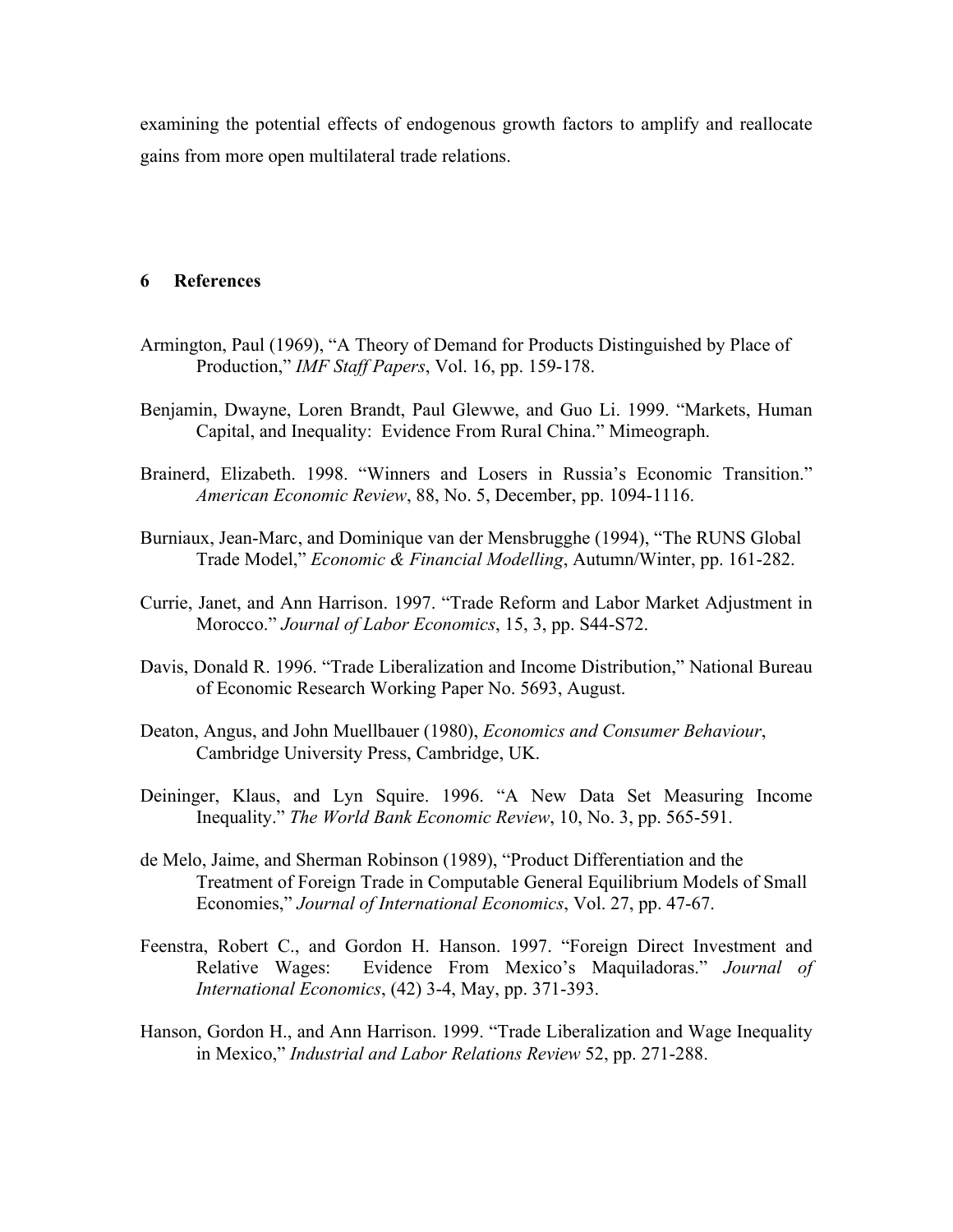- Haskel, Jonathan, and Matthew J. Slaughter. 2000. "Have Falling Tariffs and Transportation Costs Raised U.S. Wage Inequality?" National Bureau of Economic Research Working Paper No. 7539, February.
- Hertel, Thomas W., editor (1997), *Global Trade Analysis: Modeling and Applications*, Cambridge University Press, New York, NY.
- Howe, Howard (1975), "Development of the Extended Linear Expenditure System from Simple Savings Assumptions," *European Economic Review*, Vol. 6, pp. 305-310.
- Jian, Tianlun, Jeffrey D. Sachs, and Andrew M. Warner. 1996. "Trends in Regional Inequality in China." National Bureau of Economic Research Working Paper No. 5412, January.
- Katz, Lawrence F. and Kevin M. Murphy. 1992. "Changes in Relative Wages, 1963- 1987: Supply and Demand Factors," *Quarterly Journal of Economics*, February, pp. 35-78.
- Li, Hongyi, Lyn Squire, and Heng-fu Zou. 1998. "Explaining International and Intertemporal Variations in Income Inequality." *The Economic Journal*, 108, January, pp. 26-43.
- Lluch, Constantino (1973), "The Extended Linear Expenditure System," *European Economic Review*, Vol. 4, pp. 21-32.
- Michaely, M., D. Papageorgiu, and A. Choksi. 1991. *Liberalizing Foreign Trade: Lessons of Experience in the Developing World*. Cambridge, MA: Basil Blackwell Publishers.
- Robbins, Donald J. 1996. "Evidence on Trade and Wages in the Developing World." OECD Development Center Technical Paper No. 119, December.
- Slaughter, Matthew J. 1999. "Globalization and Wages: A Tale of Two Perspectives." *World Economy*, 22 (5), pp. 609-630.
- Szekely, Miguel, and Marianne Hilgert. 1999. "Inequality in Latin America During the 1990s." Inter-American Development Bank mimeograph.
- van der Mensbrugghe, Dominique (1994), "GREEN: The Reference Manual", *OECD Economics Department Working Papers*, No. 143, OECD, Paris.
- Wood, Adrian. 1997. "Openness and Wage Inequality in Developing Countries: The Latin American Challenge to East Asian Conventional Wisdom." *The World Bank Economic Review*, 11, 1, pp. 33-58.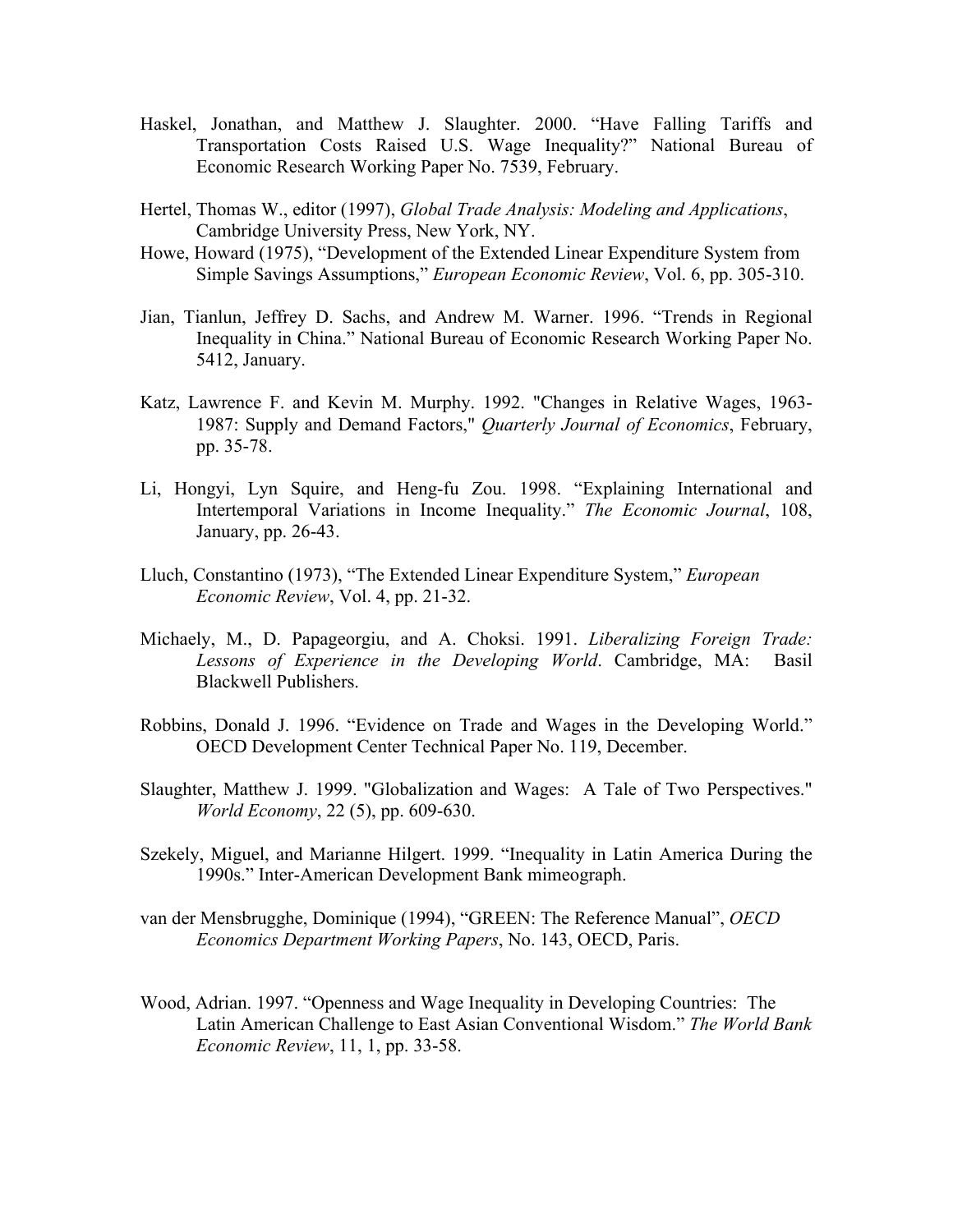# **Table A-1: Regional Concordance**

| 1                        | <b>POE</b>      | <b>Pacific OECD</b>                                                                                                                                                                                                                                                                                                                                                                                                       |
|--------------------------|-----------------|---------------------------------------------------------------------------------------------------------------------------------------------------------------------------------------------------------------------------------------------------------------------------------------------------------------------------------------------------------------------------------------------------------------------------|
| 2                        | <b>NIE</b>      | Australia, New Zealand, Japan<br><b>Newly Industrialized Economies</b>                                                                                                                                                                                                                                                                                                                                                    |
|                          |                 | Republic of Korea, Singapore, Hong Kong (China), Taiwan (China)                                                                                                                                                                                                                                                                                                                                                           |
| 3                        | <b>REA</b>      | <b>Rest of East Asia</b>                                                                                                                                                                                                                                                                                                                                                                                                  |
|                          |                 | Indonesia, Malaysia, Philippines, Thailand, Vietnam                                                                                                                                                                                                                                                                                                                                                                       |
| $\overline{\mathcal{A}}$ | <b>CHN</b>      | China                                                                                                                                                                                                                                                                                                                                                                                                                     |
| 5                        | <b>IND</b>      | India                                                                                                                                                                                                                                                                                                                                                                                                                     |
| 6                        | <b>RAS</b>      | <b>Rest of South Asia</b>                                                                                                                                                                                                                                                                                                                                                                                                 |
|                          |                 | Sri Lanka, Bangladesh, Bhutan, Maldives, Nepal, Pakistan                                                                                                                                                                                                                                                                                                                                                                  |
| 7                        | <b>CUS</b>      | <b>Canada/United States</b>                                                                                                                                                                                                                                                                                                                                                                                               |
|                          |                 | Canada and the United States of America                                                                                                                                                                                                                                                                                                                                                                                   |
| 8                        | BG <sub>3</sub> | <b>Latin American Big 3</b>                                                                                                                                                                                                                                                                                                                                                                                               |
|                          |                 | Argentina, Brazil, and Mexico                                                                                                                                                                                                                                                                                                                                                                                             |
| 9                        | CAM             | <b>Central America and the Caribbean</b>                                                                                                                                                                                                                                                                                                                                                                                  |
|                          |                 | Anguilla, Antigua & Barbuda, Aruba, Bahamas, Barbados, Belize, British Virgin Islands, Cayman Islands, Costa Rica, Cuba,<br>Dominica, Dominican Republic, El Salvador, Grenada, Guatemala, Haiti, Honduras, Jamaica, Montserrat, Netherlands<br>Antilles, Nicaragua, Panama (pan), St. Kitts & Nevis, St. Lucia, Saint Pierre et Miquelon, St. Vincent and the Grenadines,<br>Trinidad & Tobago, Turks and Caicos Islands |
| 10                       | LAT             | <b>Rest of Latin America</b>                                                                                                                                                                                                                                                                                                                                                                                              |
|                          |                 | Venezuela (R.B.), Colombia, Bolivia, Ecuador, Peru, Chile, Uruguay, Guyana, Paraguay, Suriname                                                                                                                                                                                                                                                                                                                            |
| 11                       | <b>EUR</b>      | <b>Western Europe</b>                                                                                                                                                                                                                                                                                                                                                                                                     |
|                          |                 | United Kingdom, Germany, Denmark, Sweden, Finland, Austria, Belgium, France, Greece, Ireland, Italy, Luxembourg,<br>Netherlands, Portugal, Spain, Iceland, Liechtenstein, Norway, Switzerland                                                                                                                                                                                                                             |
| 12                       | <b>CIT</b>      | <b>Central European Associates and Former Soviet Union</b>                                                                                                                                                                                                                                                                                                                                                                |
|                          |                 | Bulgaria, Czech Republic, Hungary, Poland, Romania, Slovakia, Slovenia, Armenia, Azerbaijan, Belarus, Estonia, Georgia,<br>Kazakhstan, Kyrgyz Republic, Latvia, Lithuania, Moldova, Russian Federation, Tajikistan, Turkmenistan, Ukraine,<br>Uzbekistan                                                                                                                                                                  |
| 13                       | <b>SAC</b>      | <b>South African Customs Union</b>                                                                                                                                                                                                                                                                                                                                                                                        |
|                          |                 | Botswana, Lesotho, Namibia, South Africa, Swaziland                                                                                                                                                                                                                                                                                                                                                                       |
| 14                       | <b>RSA</b>      | <b>Rest of Southern Africa</b>                                                                                                                                                                                                                                                                                                                                                                                            |
|                          |                 | Angola, Malawi, Mauritius, Mozambique, Tanzania, Zambia, Zimbabwe                                                                                                                                                                                                                                                                                                                                                         |
| 15                       | <b>RSS</b>      | <b>Rest of Sub Saharan Africa</b>                                                                                                                                                                                                                                                                                                                                                                                         |
|                          |                 | Benin, Burkina Faso, Burundi, Cameroon, Cape Verde, Central African Republic, Chad, Comoros, Congo, Democratic                                                                                                                                                                                                                                                                                                            |
|                          |                 | Republic of the Congo, Côte d'Ivoire, Djibouti, Equatorial Guinea, Eritrea, Ethiopia, Gabon, Gambia, Ghana, Guinea,<br>Guinea-Bissau, Kenya, Liberia, Madagascar, Mali, Mauritania, Mayotte, Niger, Nigeria, Rwanda, Sao Tome & Principe,                                                                                                                                                                                 |
|                          |                 | Senegal, Seychelles Islands, Sierra Leone, Somalia, Sudan, Togo, Uganda                                                                                                                                                                                                                                                                                                                                                   |
| 16                       | <b>ROW</b>      | <b>Rest of the World</b>                                                                                                                                                                                                                                                                                                                                                                                                  |
|                          |                 | Turkey, Bahrain, Iran, Iraq, Israel, Jordan, Kuwait, Lebanon, Oman, Qatar, Saudi Arabia, Syrian Arab Republic, United                                                                                                                                                                                                                                                                                                     |
|                          |                 | Arab Emirates, Yemen, Yemen Democratic, Morocco, Western Sahara, Algeria, Egypt, Libya, Tunisia, Afghanistan, Albania,                                                                                                                                                                                                                                                                                                    |
|                          |                 | Andorra, Bermuda, Bosnia and Herzegovina, British Indian Ocean Territories, Brunei, Cambodia, Christmas Island, Cocos                                                                                                                                                                                                                                                                                                     |
|                          |                 | Island, Cook Islands, Croatia, Cyprus, Falkland Islands, Faroe Islands, Fiji, French Polynesia, Greenland, Johnston Island,                                                                                                                                                                                                                                                                                               |
|                          |                 | Kiribati, Laos, Macao, Macedonia, Malta, Marshall Islands, Federated States of Micronesia, Mongolia, Myanmar, Nauru,<br>New Caledonia, Niue, North Korea, Pacific Islands, Palua, Papua New Guinea, Pitcairn Islands, Saint Helena, Solomon                                                                                                                                                                               |
|                          |                 | Islands, Tokelau, Tonga, Tuvalu, Vanuatu, Wake Island, Wallis and Futura Islands, Western Samoa, Yugoslavia [Serbia and<br>Montenegro]                                                                                                                                                                                                                                                                                    |